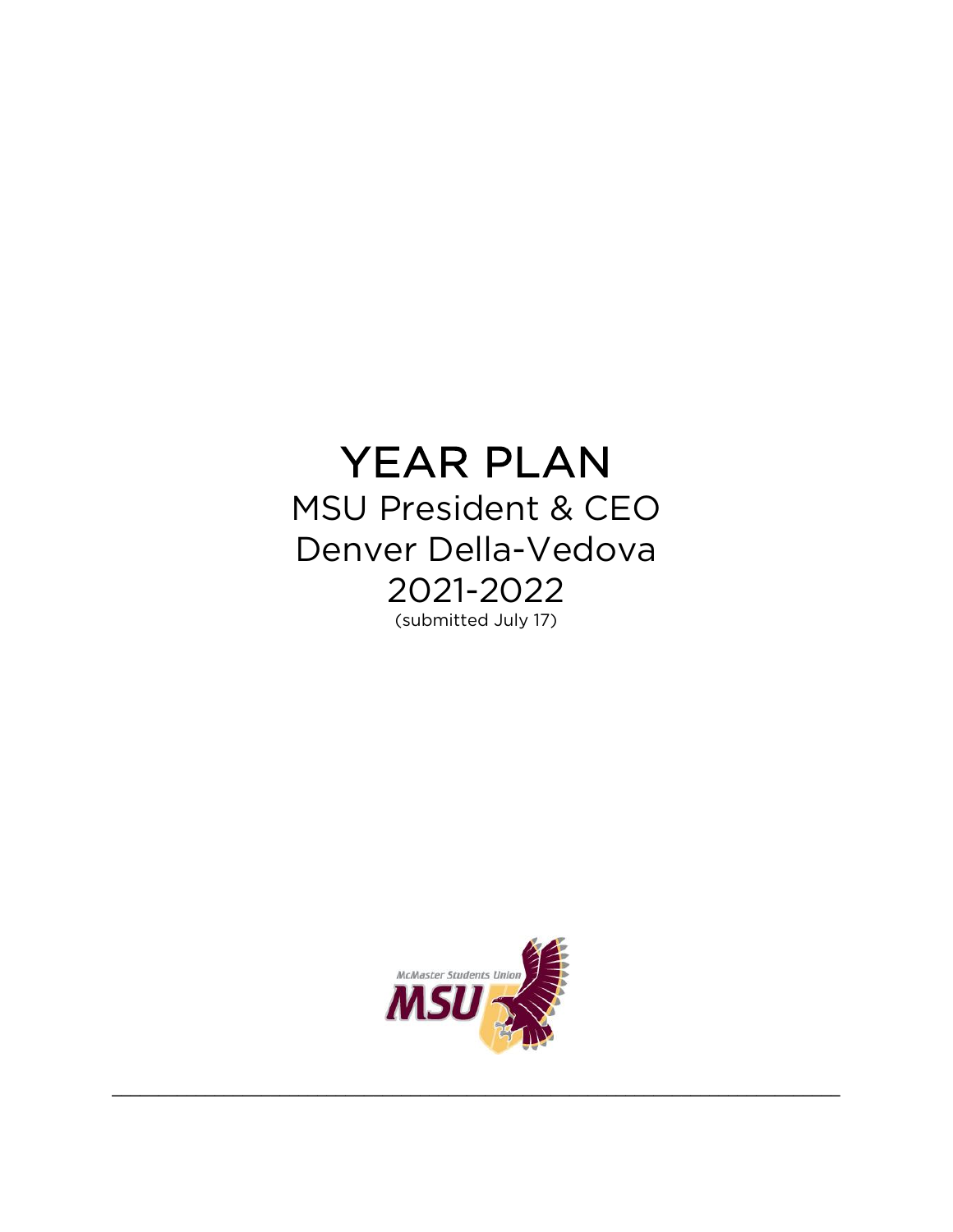#### OFFICE OF THE PRESIDENT INTRODUCTION

 $\mathcal{L}_\mathcal{L} = \{ \mathcal{L}_\mathcal{L} = \{ \mathcal{L}_\mathcal{L} = \{ \mathcal{L}_\mathcal{L} = \{ \mathcal{L}_\mathcal{L} = \{ \mathcal{L}_\mathcal{L} = \{ \mathcal{L}_\mathcal{L} = \{ \mathcal{L}_\mathcal{L} = \{ \mathcal{L}_\mathcal{L} = \{ \mathcal{L}_\mathcal{L} = \{ \mathcal{L}_\mathcal{L} = \{ \mathcal{L}_\mathcal{L} = \{ \mathcal{L}_\mathcal{L} = \{ \mathcal{L}_\mathcal{L} = \{ \mathcal{L}_\mathcal{$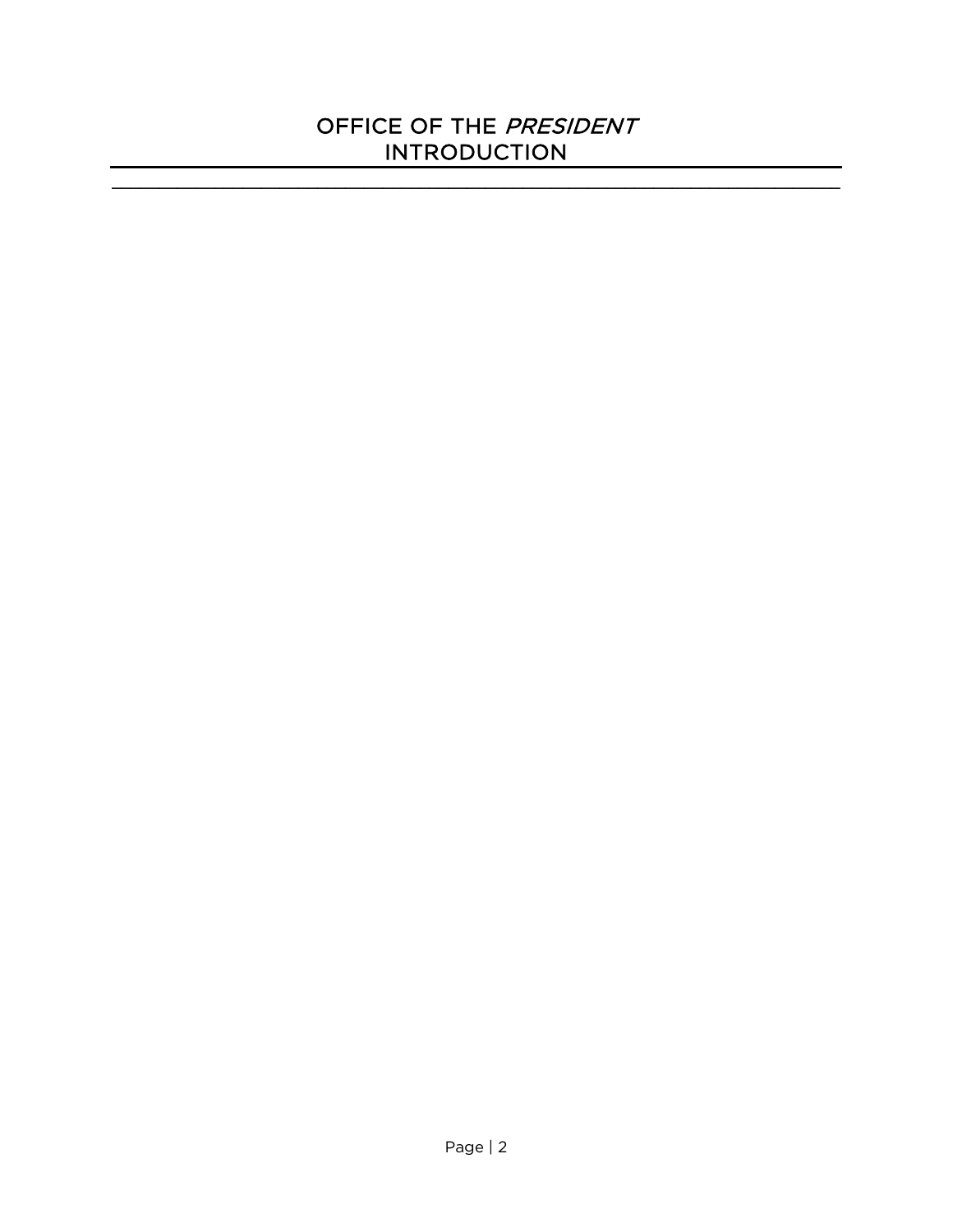Honourable Members of the assembly,

It is my sincere pleasure to introduce to you my year plan. It is outline below in the following list.

**\_\_\_\_\_\_\_\_\_\_\_\_\_\_\_\_\_\_\_\_\_\_\_\_\_\_\_\_\_\_\_\_\_\_\_\_\_\_\_\_\_\_\_\_\_\_\_\_\_\_\_\_\_\_\_\_\_\_\_\_\_\_\_\_\_\_**

## Accessibility

- Return to campus
	- o Students (4)
	- $\circ$  Staff (5)
- Methods of assessment (6)
- Physical Access (7)

## Better Advocacy

- Ancillary Fees (7)
- Financial Aid (8)
- International Student Representation (9)
- Undergraduates of Canadian Research-intensive Universities (UCRU) (10)
- Mental health
	- o Student Wellness Centre (SWC) (11)
	- o Telehealth (12)
	- o Academics (12)
	- o Mental Health Task Force (MHTF) (13)
- Campus Safety (14)

# Community Togetherness and Support

- Mental Health
	- o Student Insight (14)
	- o Events and community (15)
- Welcome Week (16)
- Educational Support (17)
- MSU Engagement
	- o Clubs advisory Council (CAC) (17)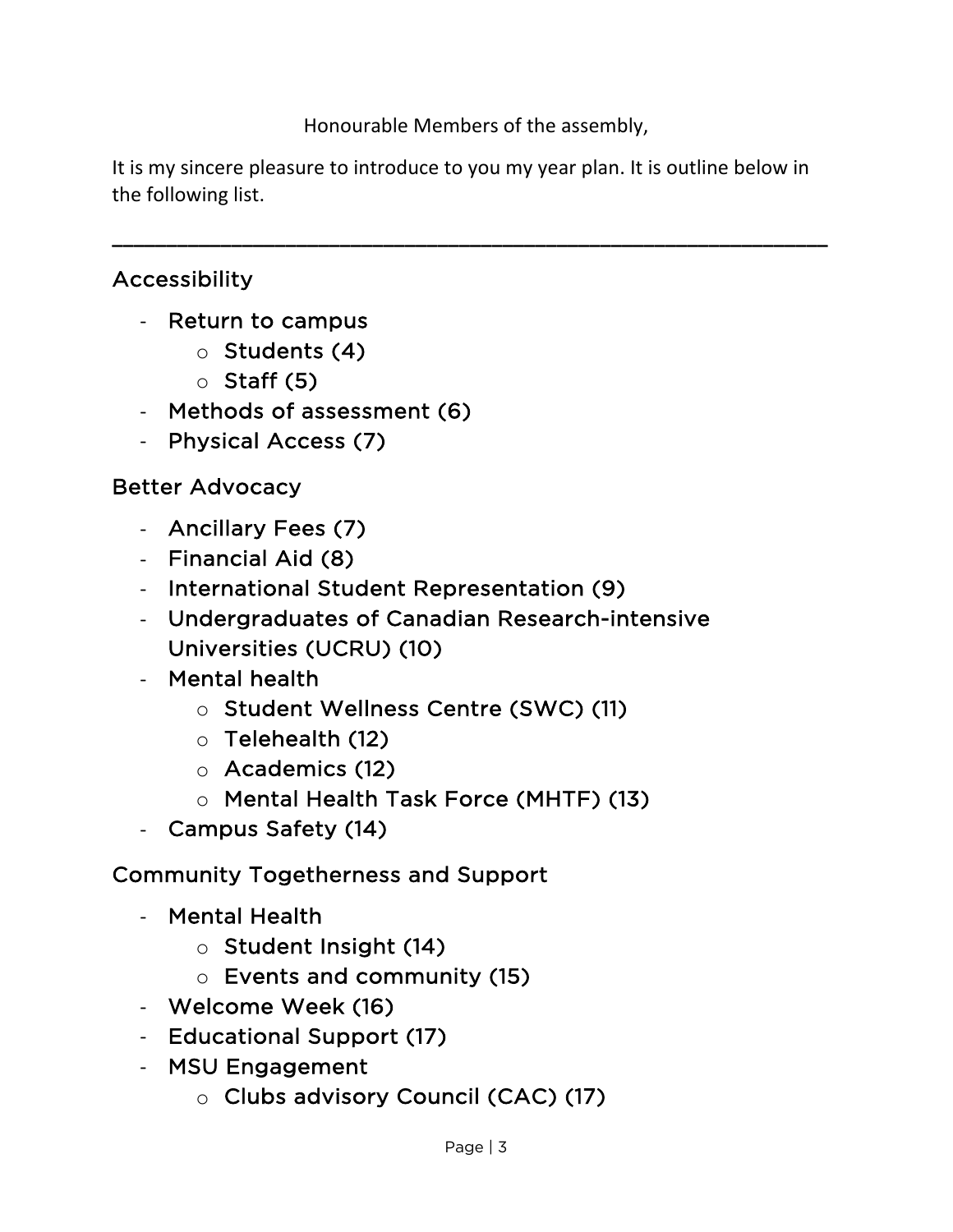- o Online engagement (A2L) (18)
- Internal Support (19)
- Financial Viability (19)

Each of my main three pillars (Accessibility, Better Advocacy & Community, Togetherness and Support) are backed by several sub goals to further these overarching goals.

**\_\_\_\_\_\_\_\_\_\_\_\_\_\_\_\_\_\_\_\_\_\_\_\_\_\_\_\_\_\_\_\_\_\_\_\_\_\_\_\_\_\_\_\_\_\_\_\_\_\_\_\_\_\_\_\_\_\_\_\_\_**

These main goals are not new concepts to the MSU and student body, but tend not to be core concepts to a presidential campaign; this is intentional. I had a future-facing vision for the MSU that involved the core of what I believe we do for students. Specifically, the MSU's role is to ensures access to spaces, resources and education for all our students, advocate for the needs of students to further each of these items, and finally to create an enjoyable and seamless university experience where this may occur.

Under each are more actionable items that support the achievement of the pillar goals they reside under. Plans for the year are not limited to these and will continually evolve as we come into what is maybe our most unprecedented year at the MSU; seeing the hopeful resolution to the pandemic and return to campus. Many of these support goals have subgoals that they encompass, or may change to accommodate the uncertain year ahead, but at their core will follow the tenants and ideals highlighted in this document. As well they have been molded with collaboration between the Board of Directors in mind to maximize our ability to improve the MSU.

My biggest hope for this year is to leave the MSU better than it was before. To avoid missteps, progress must be made one step at a time, distinct and deliberate along the path to success.

Thank you and I look forward to this year ahead!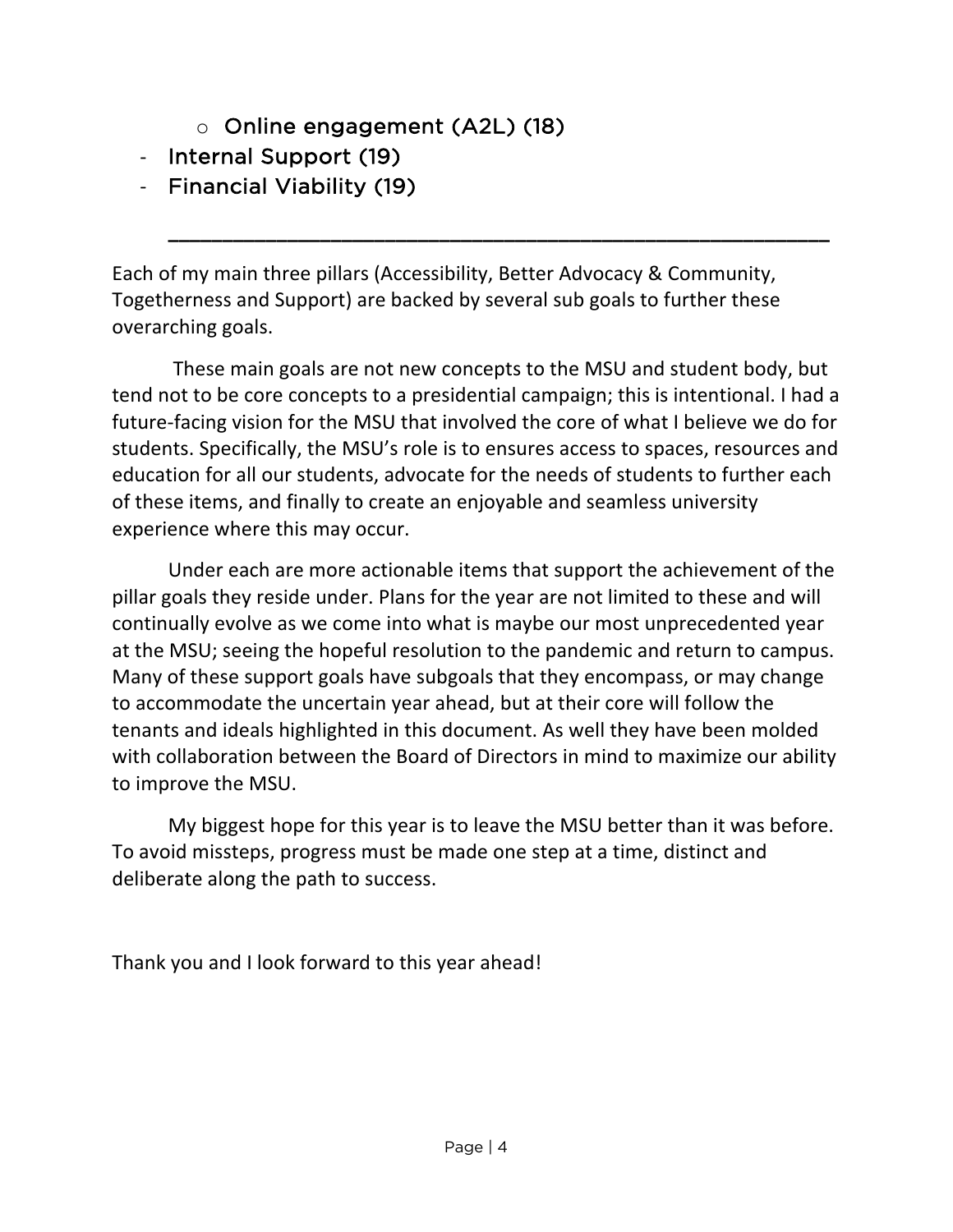#### **Denver Della-Vedova MSU President & CEO**

#### GOALS

# Accessibility

| Objective 1         | <b>Return to Campus - Students</b>                                                                                                                                                                                                                                                                                                                                                                                                                                                                                                                                                                                                                            |
|---------------------|---------------------------------------------------------------------------------------------------------------------------------------------------------------------------------------------------------------------------------------------------------------------------------------------------------------------------------------------------------------------------------------------------------------------------------------------------------------------------------------------------------------------------------------------------------------------------------------------------------------------------------------------------------------|
| Description         | As we move through the summer and restrictions continually<br>lighten, their appears to be more and more optimism<br>regarding our campus access. The return to campus for<br>students will be met with many challenges from academic<br>unfamiliarity, to space orientation to the mental stresses that<br>have been highlighted with returning, to the actual physical<br>safety concerns with COVID-19. These are all core pieces that<br>need be considered and addressed in our return. In addition,<br>the lessons learned from this return should be considered to<br>continue in the long-term, as many of these benefits may fit<br>a 'typical' year |
| <b>Benefits</b>     | Developing plans and groups to create a smoother                                                                                                                                                                                                                                                                                                                                                                                                                                                                                                                                                                                                              |
|                     | transition to campus                                                                                                                                                                                                                                                                                                                                                                                                                                                                                                                                                                                                                                          |
|                     | Support for students academically<br>$\overline{\phantom{0}}$                                                                                                                                                                                                                                                                                                                                                                                                                                                                                                                                                                                                 |
|                     | Support for students mental health                                                                                                                                                                                                                                                                                                                                                                                                                                                                                                                                                                                                                            |
|                     | Student comfort with our campus                                                                                                                                                                                                                                                                                                                                                                                                                                                                                                                                                                                                                               |
|                     | Longterm mechanisms developed to better the in                                                                                                                                                                                                                                                                                                                                                                                                                                                                                                                                                                                                                |
|                     | person student experience                                                                                                                                                                                                                                                                                                                                                                                                                                                                                                                                                                                                                                     |
|                     | Using alternative ways to look at in-person experience                                                                                                                                                                                                                                                                                                                                                                                                                                                                                                                                                                                                        |
| <b>Difficulties</b> | Many moving parts are involved and a lot of<br>$\overline{\phantom{0}}$                                                                                                                                                                                                                                                                                                                                                                                                                                                                                                                                                                                       |
|                     | coordination is needed across the MSU, University and                                                                                                                                                                                                                                                                                                                                                                                                                                                                                                                                                                                                         |
|                     | our campus partners                                                                                                                                                                                                                                                                                                                                                                                                                                                                                                                                                                                                                                           |
|                     | Challenges will come suddenly and in unforeseen ways<br>$\blacksquare$                                                                                                                                                                                                                                                                                                                                                                                                                                                                                                                                                                                        |
|                     | Heavy buy in needed from partners                                                                                                                                                                                                                                                                                                                                                                                                                                                                                                                                                                                                                             |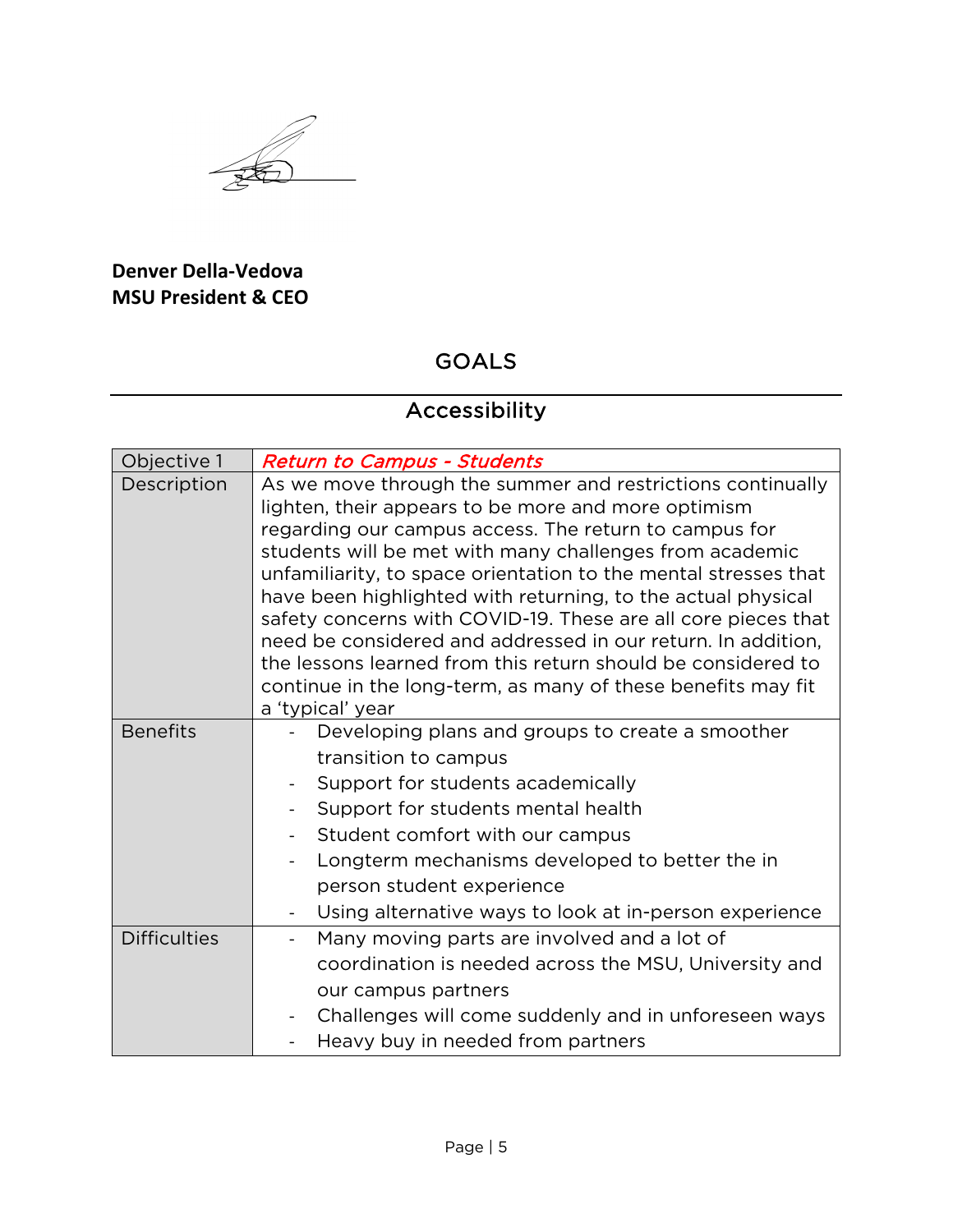|                                  | Scope and time work against each other with this goal,<br>timeliness is key                                                                                                                                                                                                                                                                                                                                                                                                                                                                                                                                                                                                                                                                                                                         |
|----------------------------------|-----------------------------------------------------------------------------------------------------------------------------------------------------------------------------------------------------------------------------------------------------------------------------------------------------------------------------------------------------------------------------------------------------------------------------------------------------------------------------------------------------------------------------------------------------------------------------------------------------------------------------------------------------------------------------------------------------------------------------------------------------------------------------------------------------|
| Long-term<br><i>implications</i> | Committees, working groups and policy are able to<br>$\blacksquare$<br>develop and continue to be called on in future<br>Many lessons may be applied to future students, first<br>years, service delivery                                                                                                                                                                                                                                                                                                                                                                                                                                                                                                                                                                                           |
| How?                             | The return for students is somewhat a natural progression. It<br>is what students across the country have done for most of<br>their academic career. That being said, there are <i>many</i><br>conversations being had at a multitude of tables focusing on<br>different aspects of the return for students. These include<br>but are not limited to the mental health task force, the return<br>to work task force, conversations between myself, and the<br>board, myself and the general manager, myself and clubs,<br>myself and the libraries and myself with deans and faculties.<br>These conversation revolve around the four key highlights<br>stated above. They have and will continue to move towards<br>achieving a secure, and comfortable transition back to<br>campus for students. |
| Partners                         | Board Of directors, MHTF, Return to work committee, Vice-<br>Provost (Faculty), Sean Van Koughnett, Maroons, Spark,<br>FYC, SRA, the General Manager of the MSU, EOHSS and<br>others as the summer evolves                                                                                                                                                                                                                                                                                                                                                                                                                                                                                                                                                                                          |

| Objective 2     | <b>Return to Campus - Staff, Clubs and services</b>                                                                                                                                                                                                                                                                                                                                                                                                                                                                                                                                                                                                                                                            |
|-----------------|----------------------------------------------------------------------------------------------------------------------------------------------------------------------------------------------------------------------------------------------------------------------------------------------------------------------------------------------------------------------------------------------------------------------------------------------------------------------------------------------------------------------------------------------------------------------------------------------------------------------------------------------------------------------------------------------------------------|
| Description     | Our return to campus depends upon the support and efforts<br>of our staff and services. This being said, these groups are in<br>equal need of support this year. With over 300 clubs and 20<br>services it is vital we ensure adequate support is available<br>with the hopeful return this fall. This will consist of<br>predominantly one on one conversations with groups to<br>determine what needs are to be addressed. That being said<br>some common themes I have seen so far are constant and<br>consistent communication, compassion and conversation;<br>each of these themes being able to address specific groups<br>of issues be it financial planning to individual staff needs for<br>support. |
| <b>Benefits</b> | Ensure strong service and club delivery this fall (in turn<br>a more positive student experience)                                                                                                                                                                                                                                                                                                                                                                                                                                                                                                                                                                                                              |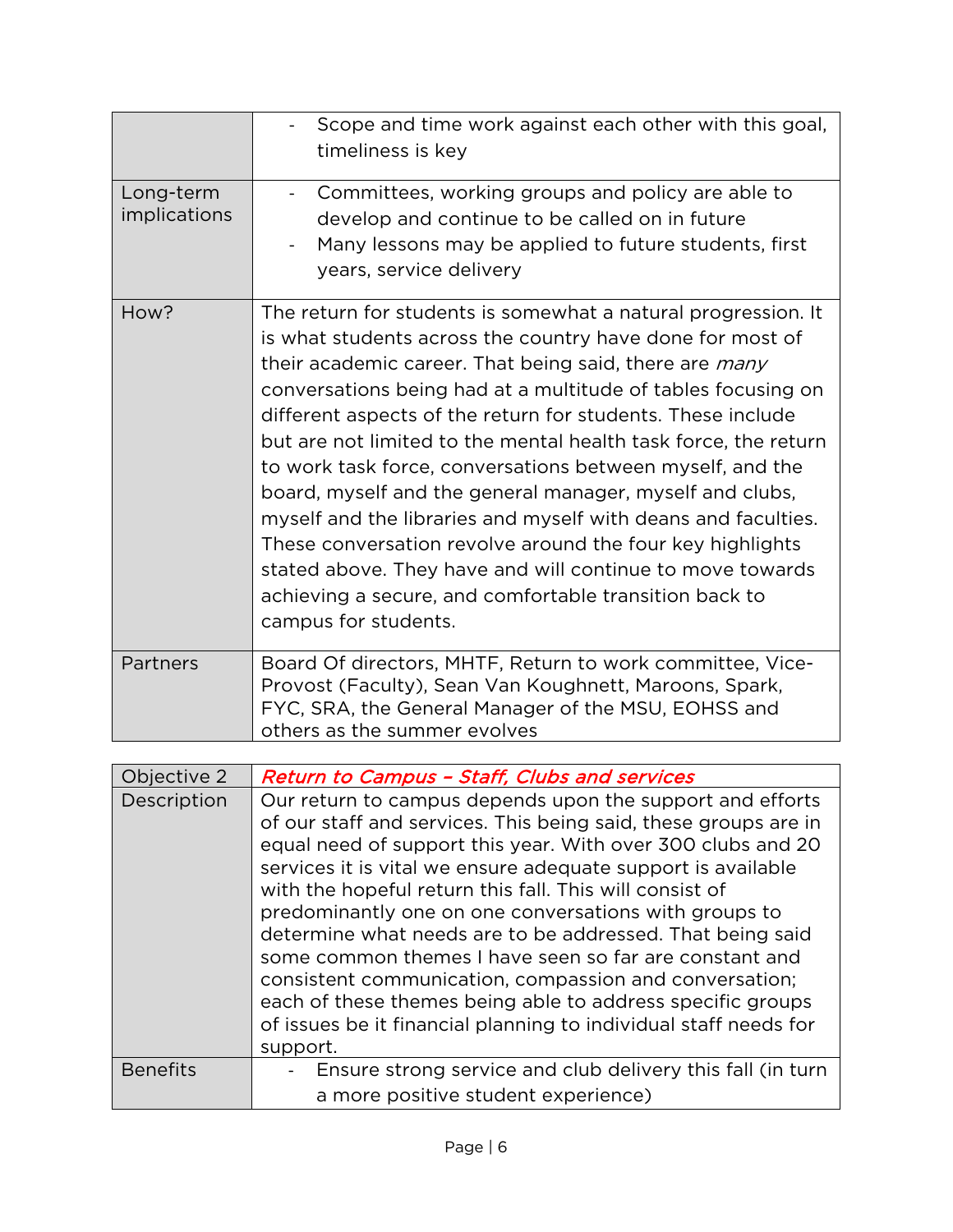|                                  | Encourages positivity in the workplace and a safe<br>working environment<br>Allows voices to be heard and to develop service and<br>student facing solutions                                                                                                                                                                                                                                                                                          |
|----------------------------------|-------------------------------------------------------------------------------------------------------------------------------------------------------------------------------------------------------------------------------------------------------------------------------------------------------------------------------------------------------------------------------------------------------------------------------------------------------|
| <b>Difficulties</b>              | A lot of consultation must be done in a short amount<br>of time<br>A large volume of groups leaves the space for groups<br>to be missed                                                                                                                                                                                                                                                                                                               |
| Long-term<br><i>implications</i> | A strong return to campus will create seamless<br>$\blacksquare$<br>transition for clubs and staff to continue furthering<br>their own goals with little to no regression                                                                                                                                                                                                                                                                             |
| How?                             | This will predominantly be achieved through<br>conversation with individual groups and in<br>collaboration with the Club's Administrator and VP<br>Administration. Needs so far have varied for specific<br>groups, with one of the most front and center pieces<br>being the development of an online clubs fest and<br>scenario planning surrounding a hybrid clubs fest.<br>These will continue to vary and be handled on a case<br>by case basis. |
| Partners                         | Clubs Administrator, VP Administrator, VP Finance, General<br>Manager                                                                                                                                                                                                                                                                                                                                                                                 |

| Objective 3     | <b>Methods Of Assessment</b>                                                                                                                                                                                                                                                                                                                                                                                                                                                                                                                                                                                                                                                                                     |
|-----------------|------------------------------------------------------------------------------------------------------------------------------------------------------------------------------------------------------------------------------------------------------------------------------------------------------------------------------------------------------------------------------------------------------------------------------------------------------------------------------------------------------------------------------------------------------------------------------------------------------------------------------------------------------------------------------------------------------------------|
| Description     | The pandemic has highlighted a key flaw in the educational<br>experience for students. Namely the methods of assessment.<br>This year proctoring software was highlighted as a huge<br>point of contention among students. With it came many<br>instructors who have shifted the way they test, with open-<br>book, application based, and other methods of assessment<br>becoming quite common. As we move out of a<br>predominantly online world we should not regress to<br>outdated methods of assessment. That Is why I am working<br>towards both creating a guideline for instructors to use<br>proctoring software, and finding ways to encourage<br>instructors to improve their methods of assessment. |
| <b>Benefits</b> | Less frequent use of proctoring software's leading to:                                                                                                                                                                                                                                                                                                                                                                                                                                                                                                                                                                                                                                                           |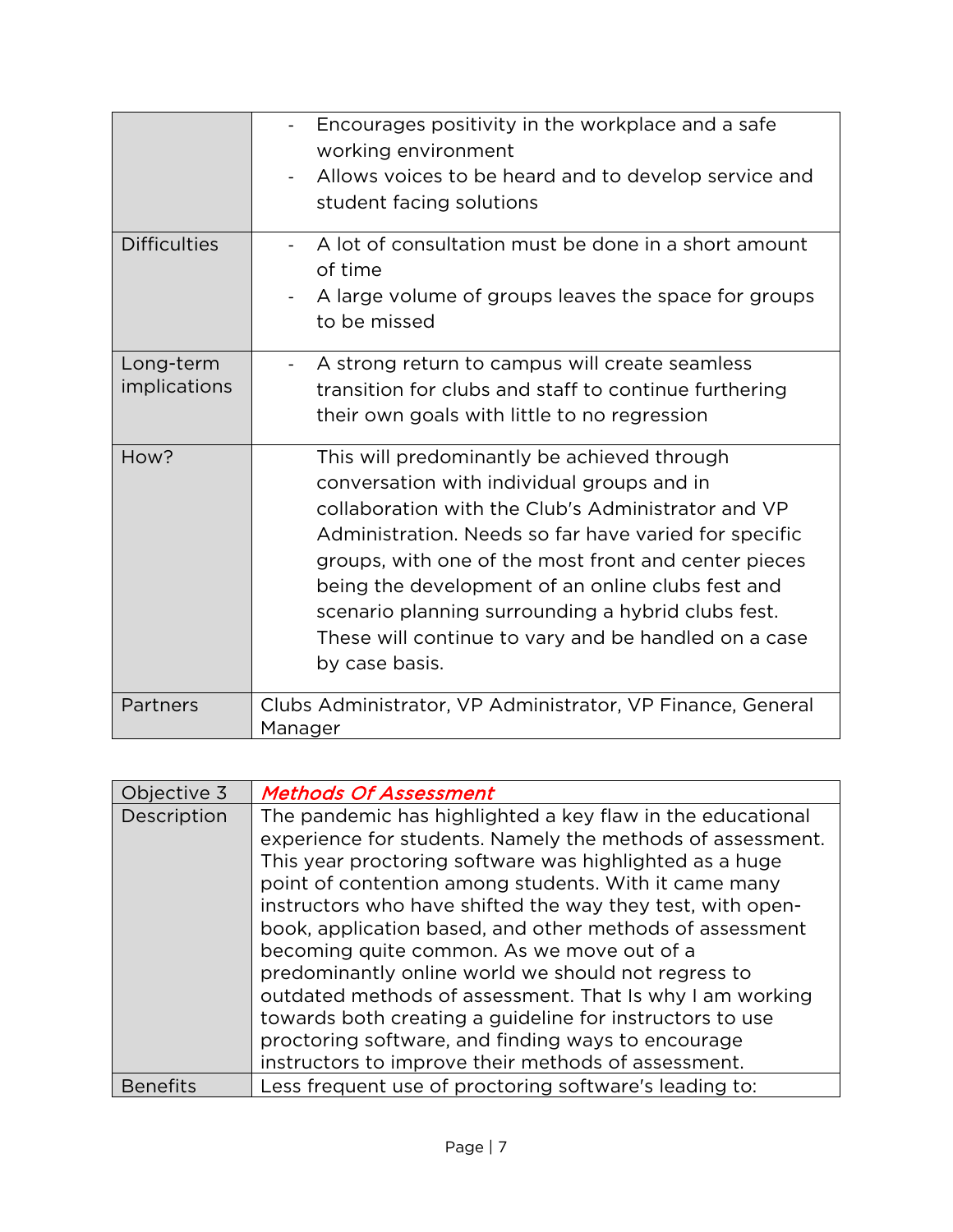|                           | Reduced test anxiety<br>The development of more equitable testing methods<br>$\overline{\phantom{0}}$<br>More skill-based testing methods being implemented<br>Collaboration between faculties and students on the<br>development of best practices                                                                                                                                                                                                                                                                                                                                                                                                                                                                                                                                                                                                                                                                                |
|---------------------------|------------------------------------------------------------------------------------------------------------------------------------------------------------------------------------------------------------------------------------------------------------------------------------------------------------------------------------------------------------------------------------------------------------------------------------------------------------------------------------------------------------------------------------------------------------------------------------------------------------------------------------------------------------------------------------------------------------------------------------------------------------------------------------------------------------------------------------------------------------------------------------------------------------------------------------|
| <b>Difficulties</b>       | Developing groups which can implement this<br>$\blacksquare$<br>Garnering feedback from staff<br>Buy in from diverse faculty types<br>The recognition that what may work for one course in<br>a program may not work for even a fairly similar course<br>within that same program<br>Governing body requirements for specific testing<br>conditions and or standardized testing                                                                                                                                                                                                                                                                                                                                                                                                                                                                                                                                                    |
| Long-term<br>implications | McMaster's ability to be a leader in its methods of<br>assessment<br>The ongoing development of testing methods for<br>students                                                                                                                                                                                                                                                                                                                                                                                                                                                                                                                                                                                                                                                                                                                                                                                                    |
| How?                      | So far this has consisted of conversations with Kim Dej the<br>associate Vice-Provost of Faculty to see what has been done<br>and what groups would be a best point of contact. She is<br>currently approaching the associate dean's group as I reach<br>out to individual faculty who specialize in testing. We will aim<br>to create an ad hoc group to draft a document outlining<br>under what circumstances it is acceptable to use proctoring<br>software's. The aim will be to direct instructors to other<br>resources and options making proctoring software a last<br>resource. Ideally instructors would have to specifically make<br>a request to use proctoring software. We will be inviting MSU<br>members to a panel in the fall on methods of assessment,<br>and hosting a future panel of students to speak to staff on<br>their experience specifically, offering feedback on the<br>comments heard from staff. |
| Partners                  | Vice-Provost (Faculty), VP Education                                                                                                                                                                                                                                                                                                                                                                                                                                                                                                                                                                                                                                                                                                                                                                                                                                                                                               |

Objective 4 | Physical Access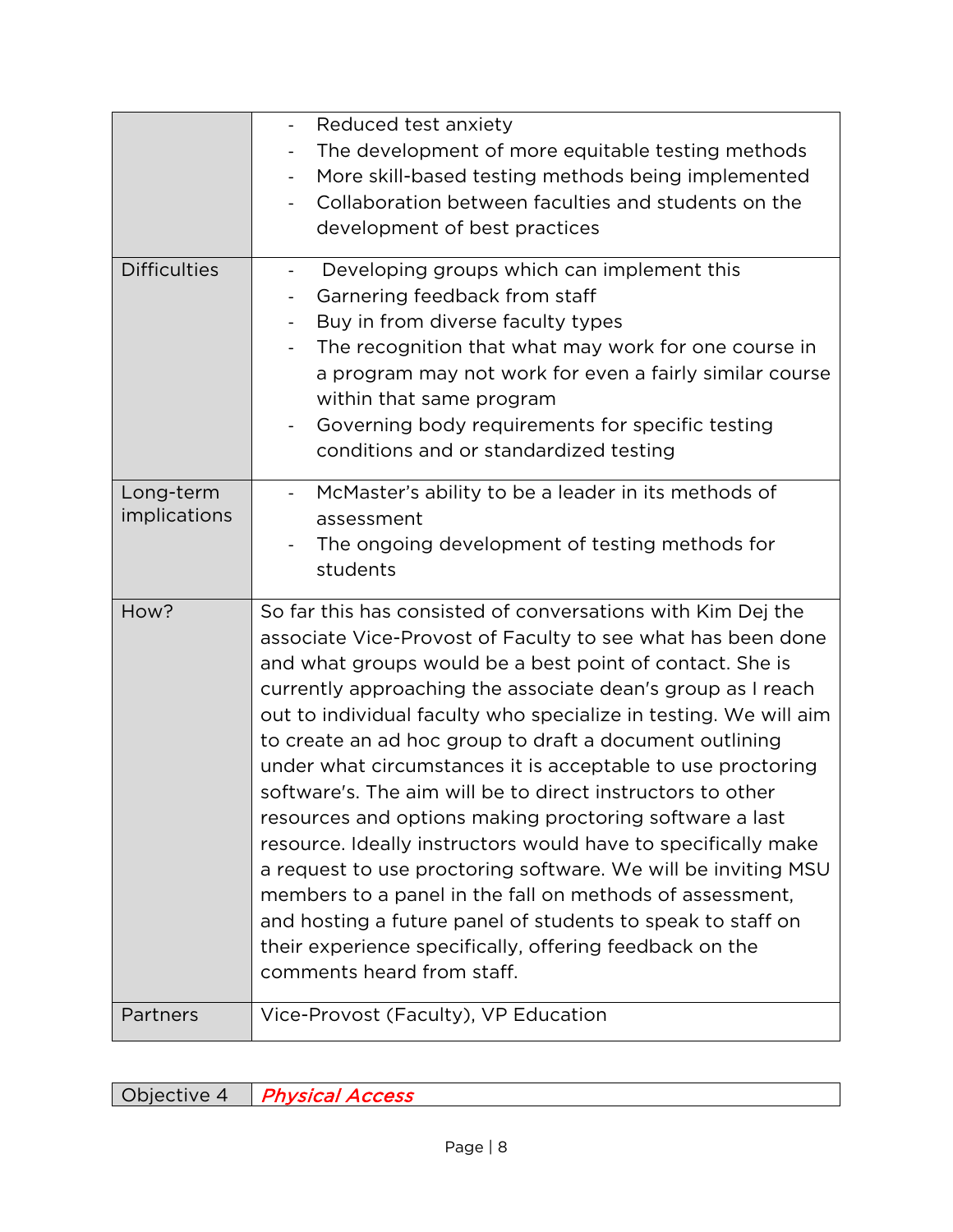| Description               | McMaster Universities campus has many gaps around<br>accessibility. Be it classrooms to the sheer size of campus<br>there are many areas across campus that could be improved.<br>In addition to this it has been 14 years since our last campus<br>wide accessibility audit. Many of the problem areas are not<br>wide scale but rather localized to buildings or specific rooms<br>even. The aim is to combat this and encourage either another<br>accessibility audit or garner student and staff feedback on<br>their experience with campus. |
|---------------------------|---------------------------------------------------------------------------------------------------------------------------------------------------------------------------------------------------------------------------------------------------------------------------------------------------------------------------------------------------------------------------------------------------------------------------------------------------------------------------------------------------------------------------------------------------|
| <b>Benefits</b>           | Improved accessibility to resources on campus<br>Improved course access<br>Universal design benefits all folks                                                                                                                                                                                                                                                                                                                                                                                                                                    |
| <b>Difficulties</b>       | Costs to upgrade spaces<br>$\qquad \qquad \blacksquare$<br>Buy in from university partners<br>$\qquad \qquad \blacksquare$<br>Different outdated spaces having wildly unique needs<br>The scope of building projects<br>Outdated government requirements or requirements<br>that do not align with student needs                                                                                                                                                                                                                                  |
| Long-term<br>implications | Once many physical changes are made to spaces they<br>should in theory need little in the way of regular<br>upgrades<br>Create a more equitable campus environment that<br>truly welcomes all level of physical ability                                                                                                                                                                                                                                                                                                                           |
| How?                      | I will be working closely with Anne Pottier on this issue. I<br>have already had a preliminary conversation where we<br>discussed methods to garner feedback in addition to other<br>options in line with universal design in a classroom. As well<br>we discussed exploring options such as better map<br>accessibility (including building maps with courses on<br>mosaic), the possibility of apps to guide students (if their<br>was a desire from students) and ways to manage the time<br>needed to travel class to class.                  |
| Partners                  | Anne Pottier, registrar, facility services, VP Education                                                                                                                                                                                                                                                                                                                                                                                                                                                                                          |

#### Better Advocacy

| Objective 5 Ancillary Fees |
|----------------------------|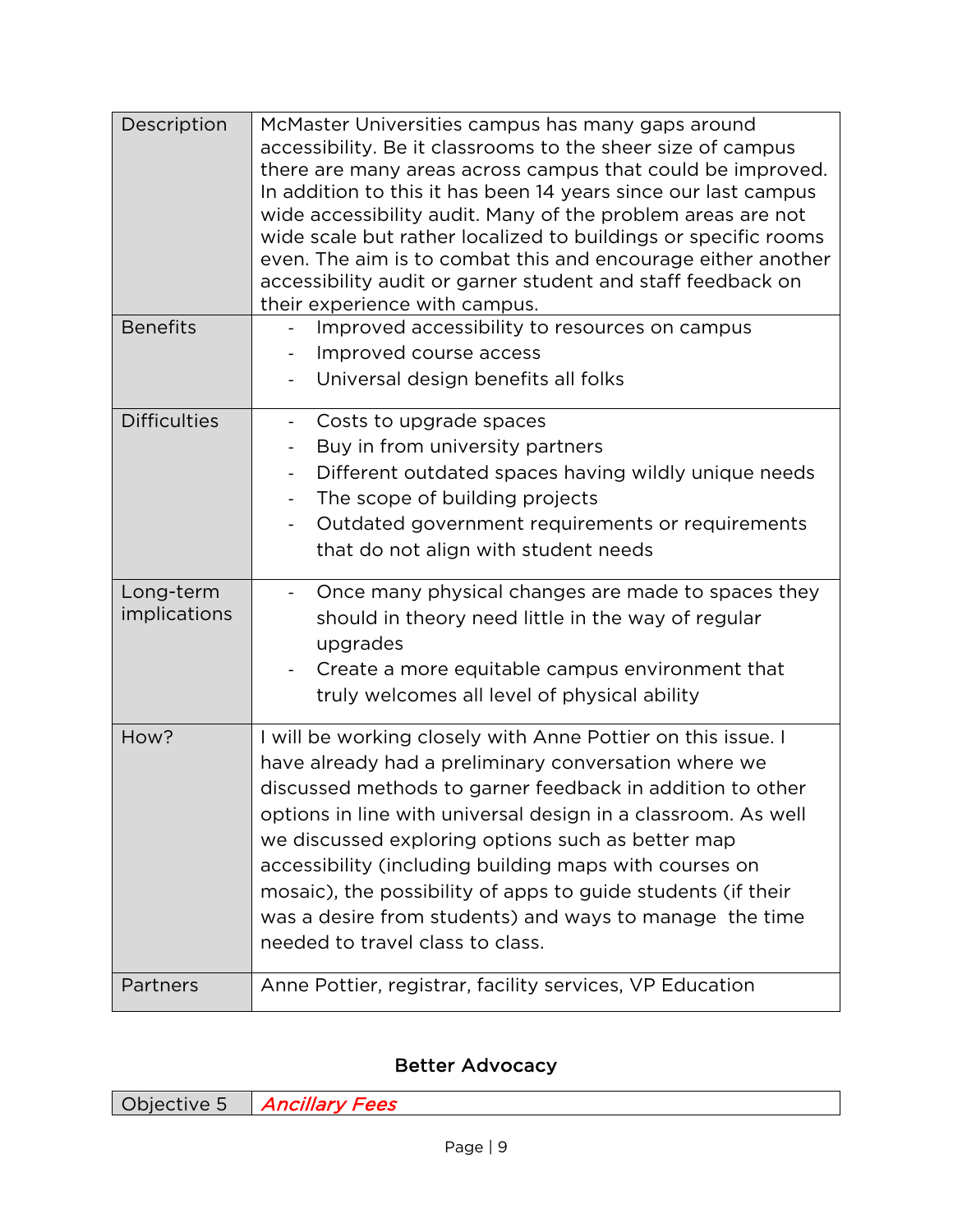| Description               | Ancillary fees are the costs outside of tuition that students<br>pay each year for services such as the Student Wellness<br>Center, Student Success Centre, and Athletics & Recreation.<br>With a portion of students studying from home, and<br>currently reduced services there are several ancillary services<br>that are not accessible to students in their typical way. These<br>services that are currently inaccessible by students and their<br>associated fees, should not be charged in full to students.<br>Hence why MSU has been advocating for a reduction to fees<br>such as Athletics & Recreation over the summer and the<br>encouragement to make them accessible as soon as<br>physically safe to students. We will be continuing these<br>advocacy efforts to ensure students are receiving the most<br>value for their ancillary fees and are not being charged for<br>services that are currently on hold due to the limitations of<br>the pandemic. This is particularly important while students<br>are still studying from home. |
|---------------------------|------------------------------------------------------------------------------------------------------------------------------------------------------------------------------------------------------------------------------------------------------------------------------------------------------------------------------------------------------------------------------------------------------------------------------------------------------------------------------------------------------------------------------------------------------------------------------------------------------------------------------------------------------------------------------------------------------------------------------------------------------------------------------------------------------------------------------------------------------------------------------------------------------------------------------------------------------------------------------------------------------------------------------------------------------------|
| <b>Benefits</b>           | Students only pay for the services available to them<br>Saves students money                                                                                                                                                                                                                                                                                                                                                                                                                                                                                                                                                                                                                                                                                                                                                                                                                                                                                                                                                                               |
| <b>Difficulties</b>       | Management of services without a fee or a reduced<br>$\blacksquare$<br>can be difficult<br>The 'lag' between provincial guidelines and the time at<br>which a service can open may be weeks or more                                                                                                                                                                                                                                                                                                                                                                                                                                                                                                                                                                                                                                                                                                                                                                                                                                                        |
| Long-term<br>implications | This goal is predominantly short term facing but sets a<br>$\overline{\phantom{0}}$<br>precedent for any other university wide shutdowns and<br>fee reduction                                                                                                                                                                                                                                                                                                                                                                                                                                                                                                                                                                                                                                                                                                                                                                                                                                                                                              |
| How?                      | This practice was started already by the previous board,<br>working with different services in a case by case basis to<br>determine what level of free reduction or if the abolition of a<br>fee was possible during pandemic.                                                                                                                                                                                                                                                                                                                                                                                                                                                                                                                                                                                                                                                                                                                                                                                                                             |
| Partners                  | VP Finance, Services, VP Administration, AVP Finance                                                                                                                                                                                                                                                                                                                                                                                                                                                                                                                                                                                                                                                                                                                                                                                                                                                                                                                                                                                                       |

| Objective 6 | <b>Financial Aid</b>                                        |
|-------------|-------------------------------------------------------------|
| Description | I have begun to work closely with the VP Education and VP   |
|             | Finance to better educate students on how tuition is broken |
|             | down and intertwined with the province. Only then, will we  |
|             | be able to best engage students in financial aid advocacy   |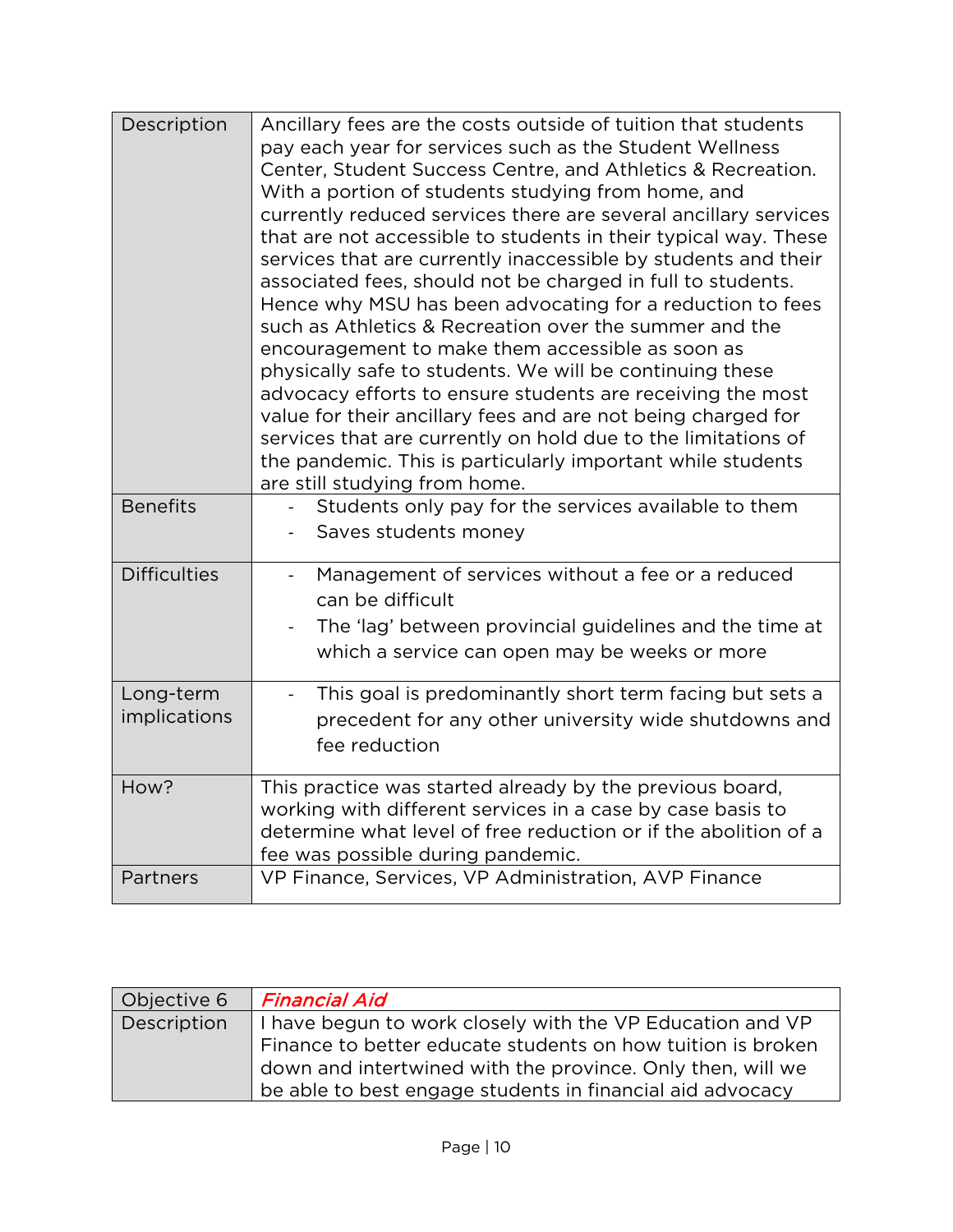|                           | efforts, both at the university and provincial level. This holds<br>particularly true as advocacy efforts are strongest in<br>numbers.<br>By helping students understand how they can help<br>themselves, we can ensure everyone experiences the student<br>access guarantee. From an external front, we will better<br>utilize the resources at OUSA, to push for the goals of the<br>Future of Learning and Prosperity policy paper.                                                      |
|---------------------------|---------------------------------------------------------------------------------------------------------------------------------------------------------------------------------------------------------------------------------------------------------------------------------------------------------------------------------------------------------------------------------------------------------------------------------------------------------------------------------------------|
| <b>Benefits</b>           | Ensures students are able to afford their education<br>Reduces barriers to obtaining supplemental<br>educational resources<br>Working with OUSA adds additional legitimacy to our<br>$\blacksquare$<br>efforts, having many voices be involved in the<br>advocacy<br>Increased transparency and information surrounding<br>financial aid for students                                                                                                                                       |
| <b>Difficulties</b>       | Buy in from OUSA may be an issue if there are other<br>$\blacksquare$<br>higher priorities this year<br>Student engagement on pieces such as this can be<br>hard to garner<br>Voluntary participation limits our ability to reach all<br>students                                                                                                                                                                                                                                           |
| Long-term<br>implications | If successful, this could be part of financial<br>$\blacksquare$<br>transparency week indefinitely<br>OUSA policies are often posted for many years and<br>priorities year to year                                                                                                                                                                                                                                                                                                          |
| How?                      | One possible path to accomplish this could be by building<br>this educational campaign into an add-on of our MSU<br>Financial Transparency Week led by the VP Finance. This<br>would aid in educating students on how tuition rates are<br>determined annually (domestically and internationally), what<br>financial aids are available for them to utilize, as well as how<br>they can get involved with furthering our university,<br>municipal, provincial and federal advocacy efforts. |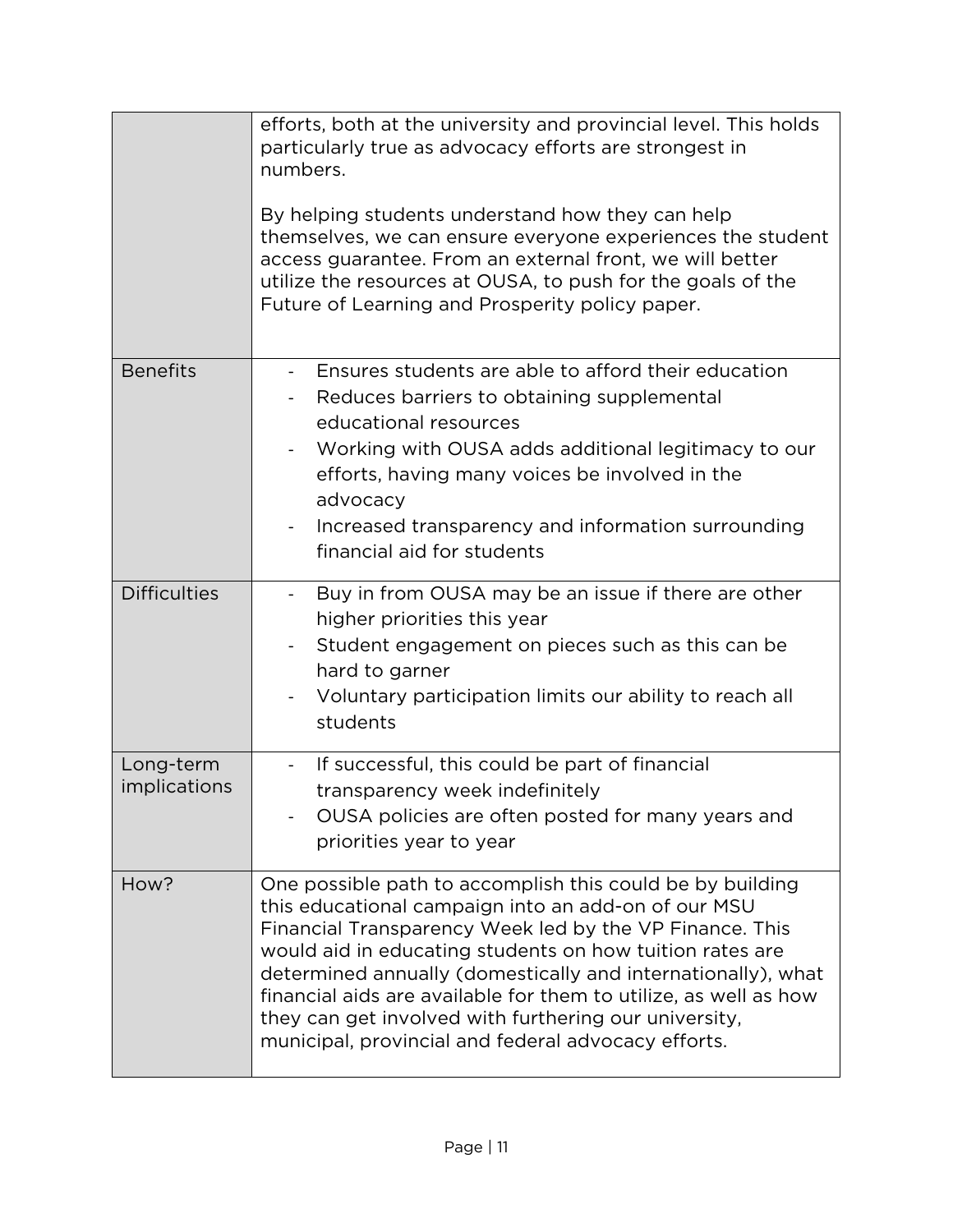|          | The goal with the Future of Learning and Prosperity policy<br>paper and OUSA will be to aid in the three aims of the<br>paper: enhanced OSAP support to provide immediate<br>financial relief, improving the effectiveness and transparency<br>of the student access guarantee, and improving Ontario's<br>tuition fee framework. One way we will facilitate the<br>engagement of students is through approaching OUSA<br>about creating an open letter that Ontarian students can<br>sign. These campaigns will supplement our provincial lobby<br>week efforts to necessitate increased provincial funding and<br>better OSAP |
|----------|---------------------------------------------------------------------------------------------------------------------------------------------------------------------------------------------------------------------------------------------------------------------------------------------------------------------------------------------------------------------------------------------------------------------------------------------------------------------------------------------------------------------------------------------------------------------------------------------------------------------------------|
| Partners | VP Finance, VP Education, AVP Finance, AVP Provincial and<br>Federal Affairs, AVP University Affairs                                                                                                                                                                                                                                                                                                                                                                                                                                                                                                                            |

| Objective 7               | <b>International Student Representation</b>                                                                                                                                                                                                                                                                                                           |
|---------------------------|-------------------------------------------------------------------------------------------------------------------------------------------------------------------------------------------------------------------------------------------------------------------------------------------------------------------------------------------------------|
| Description               | International students represented 13.3 percent of the<br>undergraduate population in 2019, and that number has been<br>on a steady rise. Despite this growing population,<br>international student support and representation is lacking<br>across campus. I aim to increase this through the<br>implementation of the task force created last year. |
| <b>Benefits</b>           | Increased international student representation for the<br><b>MSU</b><br>Guidance for the institution on matters relating to<br>international students<br>More direct service and support for international<br>students                                                                                                                                |
| <b>Difficulties</b>       | Balancing to international student chair role on FYC<br>$\qquad \qquad \blacksquare$<br>Determining scope and responsibilities for university<br>$\overline{\phantom{a}}$<br>advocacy on international student matters with one<br><b>MOU</b>                                                                                                         |
| Long-term<br>implications | Increased international student advocacy ability and<br>scope                                                                                                                                                                                                                                                                                         |
| How?                      | This year, efforts have been made to improve that support<br>through the creation of a task force, focusing specifically on<br>the challenges faced by international students during the<br>pandemic. We will continue this effort through the creation                                                                                               |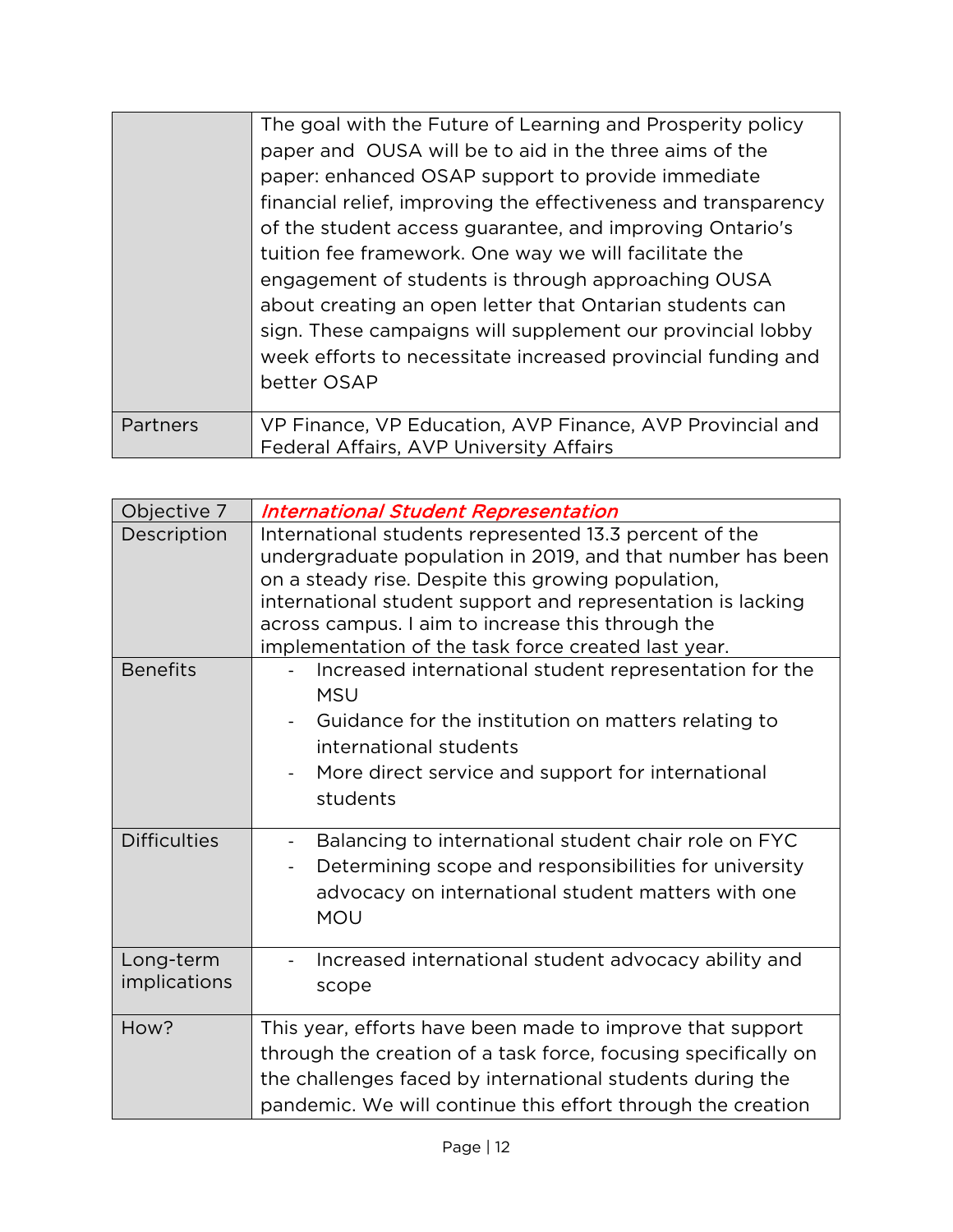|          | of a long-term international student advisory committee for             |
|----------|-------------------------------------------------------------------------|
|          | advising on matters related to International student-specific           |
|          | challenges and needs. This would be formalized either                   |
|          | through an MSU policy or the creation of a <i>memorandum of</i>         |
|          | <i>understanding</i> . Critical to this process will be partnering with |
|          | the Student Success Center to ensure we are not duplicating             |
|          | efforts, and that we are streamlining our communication                 |
|          | efforts. The other way we will try to gain more immediate               |
|          | insight from international student perspectives is through the          |
|          | creation of an International First Year Council Chair. This will        |
|          | help to amplify the voices of international students and                |
|          | ensure the first year international student experience is the           |
|          | best it can be                                                          |
|          |                                                                         |
| Partners | VP Education, AVP University Affairs, International Student             |
|          | Task Force                                                              |

| Objective 8         | <b>Undergraduates of Canadian Research-intensive</b><br><b>Universities (UCRU)</b>                                                                                                                                                                                                                                                                    |
|---------------------|-------------------------------------------------------------------------------------------------------------------------------------------------------------------------------------------------------------------------------------------------------------------------------------------------------------------------------------------------------|
| Description         | The MSU just recently moved our membership in UCRU from<br>class B to class A. As well, this year I am chairing UCRU. With<br>this in mind, I hope to heavily further the MSU's federal<br>advocacy goals between a hopeful in person lobby week and<br>through letters from UCRU to different Ministery offices.                                     |
| <b>Benefits</b>     | UCRU is the only Federal Advocacy body the MSU is<br>involved in<br>Although it is early, some advocacy topics this year<br>$\overline{\phantom{0}}$<br>appear to be: indigenous student rights, transit<br>accessibility, international students, and tuition<br>Both myself and the VP Education can work together<br>on federal advocacy this year |
| <b>Difficulties</b> | The role on UCRU falls typically under the VP<br>Education portfolio but due to the late start for our VP<br>Education this year I ran for a role on UCRU. This<br>means some balance will need be struck between<br>myself and the VP Education on federal advocacy<br>priorities this year                                                          |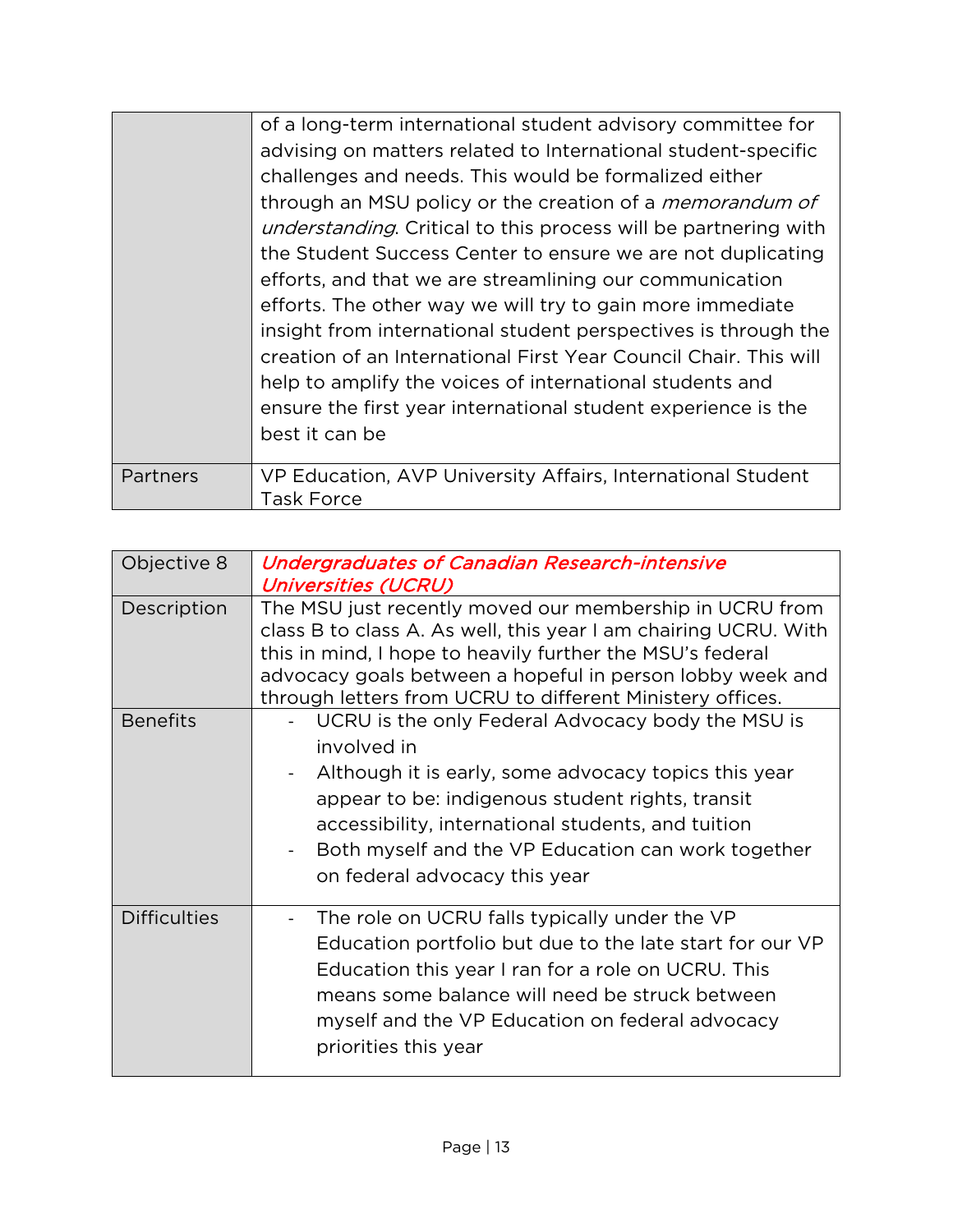| Long-term<br><i>implications</i> | UCRU is expanding it's policy bank, so with significant<br>investment in UCRU this year the MSU can help<br>develop some of the first drafts of long-term standing                                                                                                                                                                                                                                                                                                                                                                                                                                                                                                                                                                                                                                                                             |
|----------------------------------|------------------------------------------------------------------------------------------------------------------------------------------------------------------------------------------------------------------------------------------------------------------------------------------------------------------------------------------------------------------------------------------------------------------------------------------------------------------------------------------------------------------------------------------------------------------------------------------------------------------------------------------------------------------------------------------------------------------------------------------------------------------------------------------------------------------------------------------------|
|                                  | policies for the organization                                                                                                                                                                                                                                                                                                                                                                                                                                                                                                                                                                                                                                                                                                                                                                                                                  |
| How?                             | UCRU will predominantly be developing on three fronts led<br>by its committees.<br>1. Governance Committee will work on the operating<br>policies and structures of the organization. This will<br>include creating more fair and equitable access to<br>UCRU for its member schools. As well Governance<br>committee will be tasked with creating a fee for<br>member schools to be implemented in future years<br>2. Bilingualism committee will expound upon UCRU's<br>recent commitment to becoming a bilingual<br>organization.<br>3. Advocacy committee will address the highlighted<br>goals thus far as well as others. Member schools have<br>been tasked with bringing their federal goals to this<br>committee where they will be condensed into a few<br>main priorities to then be brough to a lobby week this<br>fall or winter. |
| Partners                         | VP Education, AVP Provincial and Federal Affairs, AVP<br>Municipal Affairs, AVP University Affairs, International<br>student task force                                                                                                                                                                                                                                                                                                                                                                                                                                                                                                                                                                                                                                                                                                        |

| Objective 9         | <b>Mental Health - Student Wellness Centre</b>                                                                                                                                                                                                                                                                                                                             |
|---------------------|----------------------------------------------------------------------------------------------------------------------------------------------------------------------------------------------------------------------------------------------------------------------------------------------------------------------------------------------------------------------------|
| Description         | Students have had a desire for increased and quicker access<br>to the Student wellness centre. Efforts have been made in<br>past to develop systems to better access for students but<br>this must continue. The movement of the SWC was a large<br>step to aid this with space improvements, but there is still<br>much to be done in the accessibility of this resource. |
| <b>Benefits</b>     | Better access to SWC resources<br>Improved value and use of current service<br>Evaluating the methods through which students access<br>the SWC                                                                                                                                                                                                                             |
| <b>Difficulties</b> | Buy in from the SWC                                                                                                                                                                                                                                                                                                                                                        |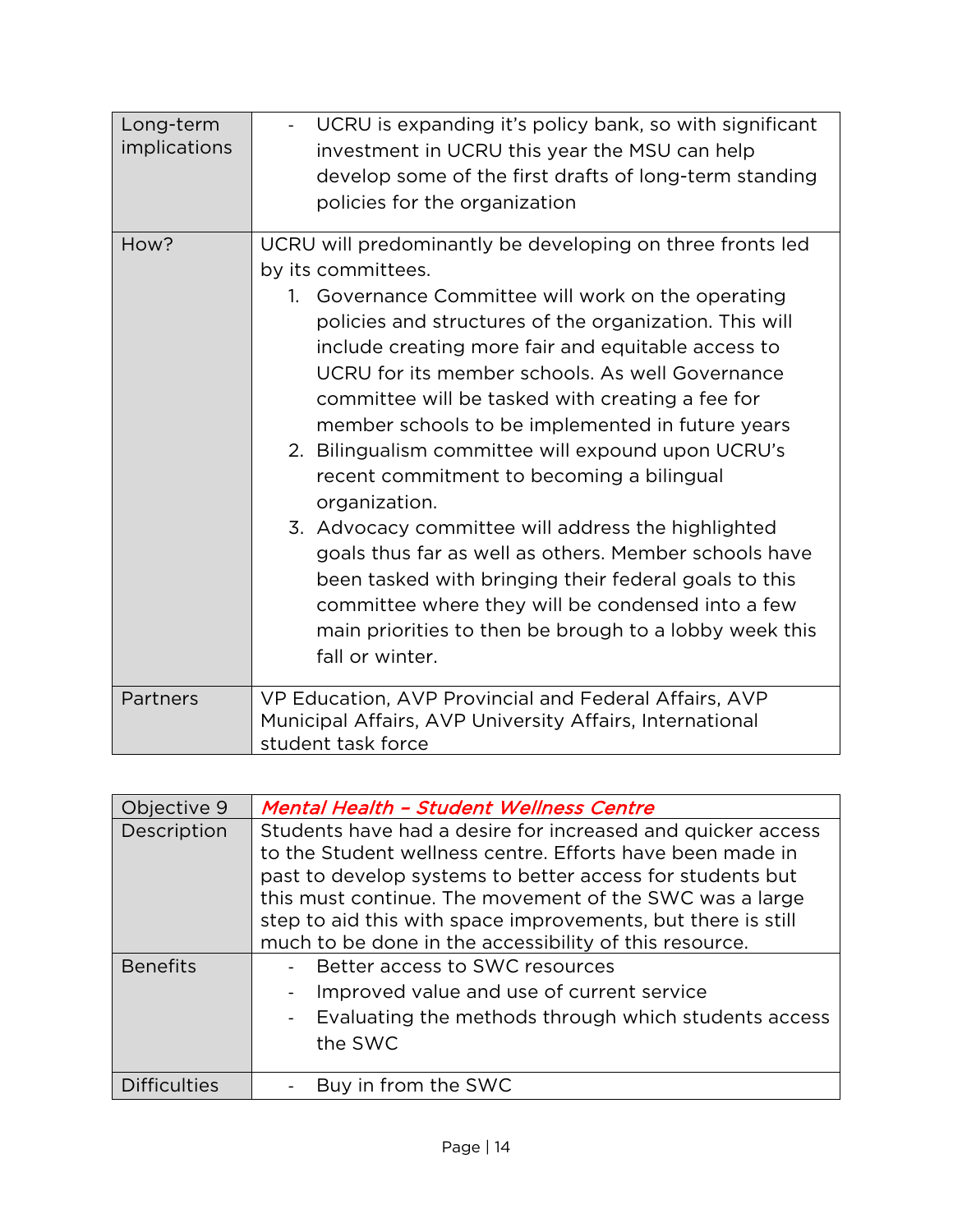|                           | Space limitations<br><b>Funding limitations</b><br>$\overline{\phantom{0}}$                                                                                                                                                                                                                                                                                |
|---------------------------|------------------------------------------------------------------------------------------------------------------------------------------------------------------------------------------------------------------------------------------------------------------------------------------------------------------------------------------------------------|
| Long-term<br>implications | The development of easier methods to access the<br>$\overline{\phantom{a}}$<br>SWC will result in long term benefits to student<br>experience                                                                                                                                                                                                              |
| How?                      | One way to improve the resources available at the wellness<br>centre is through the development of an online booking<br>portal. This would have a two-fold effect: it would make<br>booking, rescheduling and cancelling appointments easier<br>and more accessible, while simultaneously reducing the<br>number of unused time slots to reduce wait times |
| Partners                  | Rosanne Kent (SWC), VP Administration                                                                                                                                                                                                                                                                                                                      |

| Objective 10                     | <b>Mental Health - Telehealth</b>                                                                                                                                                                                                                                                                                                                                                                                                                                                                                         |
|----------------------------------|---------------------------------------------------------------------------------------------------------------------------------------------------------------------------------------------------------------------------------------------------------------------------------------------------------------------------------------------------------------------------------------------------------------------------------------------------------------------------------------------------------------------------|
| Description                      | The pandemic has given us an interesting case study<br>surrounding what has worked when it comes to students'<br>mental health. The advent of telehealth and its widespread<br>use has addressed many barriers that we may have not even<br>recognized existed. Students have access to resources<br>without needing to physically attend. This addresses travel<br>and transit barriers, physical accessibility barriers, and many<br>others. That being said, I hope to maintain this option for<br>students in future. |
| <b>Benefits</b>                  | Addresses systemic and physical barriers to the access<br>of resources<br>Reduced need for physical space                                                                                                                                                                                                                                                                                                                                                                                                                 |
| <b>Difficulties</b>              | Concerns about the limited ability to triage and<br>address greater needs<br>No online booking to aid this currently                                                                                                                                                                                                                                                                                                                                                                                                      |
| Long-term<br><i>implications</i> | Increase the amount of councilor availability without<br>increasing space needs                                                                                                                                                                                                                                                                                                                                                                                                                                           |
| How?                             | These systems have already been put in place due to the<br>pandemic, but there are notions that this model of health<br>'doesn't work' as well. We will need to address this with data<br>and student input, to ensure that we deliver the best options<br>for students to access the SWC. As well other developments                                                                                                                                                                                                     |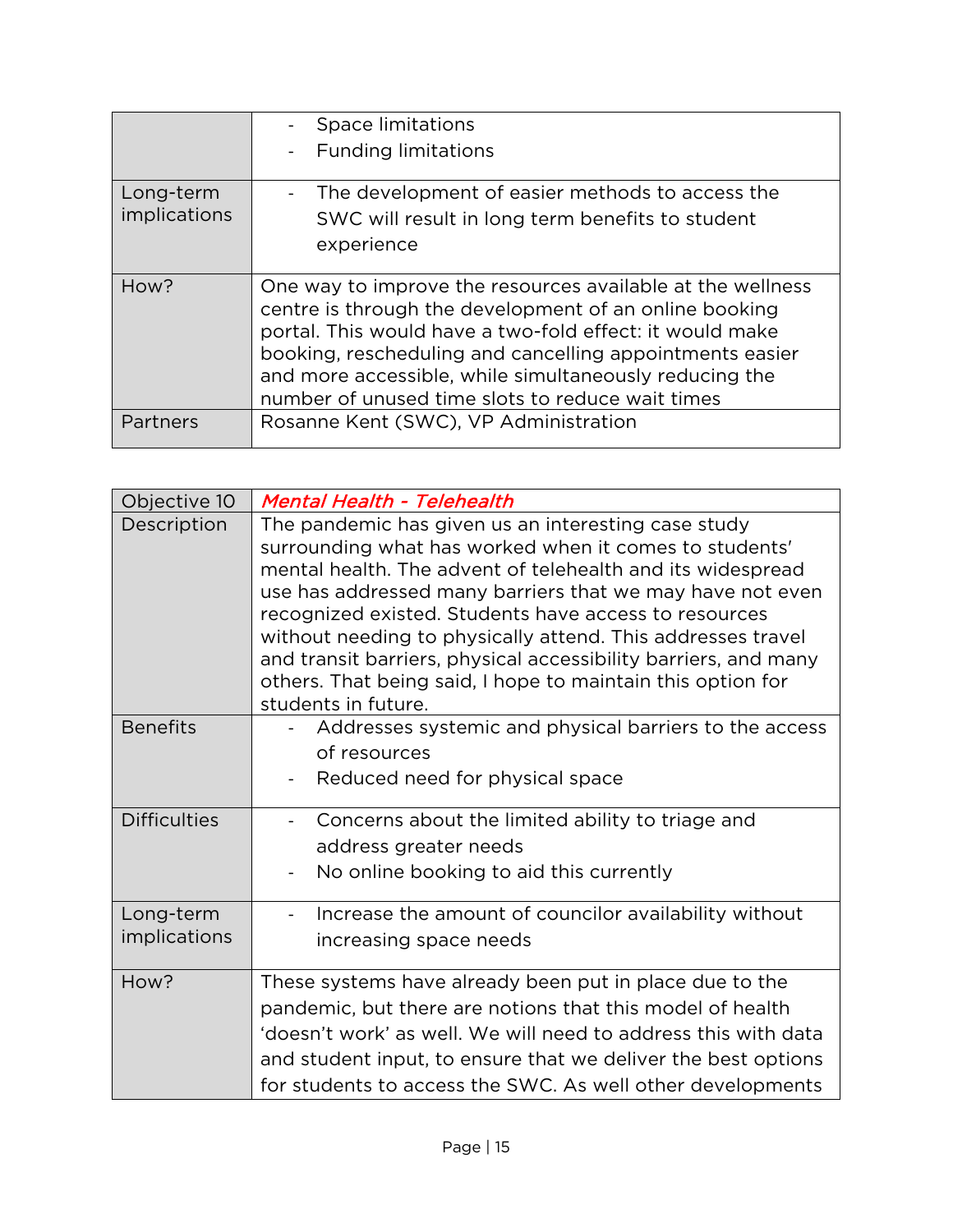|                 | as an online booking portal would make great strides in<br>streamlining this process to reduce the administrative load. |
|-----------------|-------------------------------------------------------------------------------------------------------------------------|
| <b>Partners</b> | SWC, VP Administration                                                                                                  |

| Objective 11              | <b>Mental Health - Academics</b>                                                                                                                                                                                                                                                                                                                                                                                                                                                                                                                 |
|---------------------------|--------------------------------------------------------------------------------------------------------------------------------------------------------------------------------------------------------------------------------------------------------------------------------------------------------------------------------------------------------------------------------------------------------------------------------------------------------------------------------------------------------------------------------------------------|
| Description               | Academic stress is a large contributor to mental health, more<br>so this year than others. Students are facing unique<br>academic stressors depending on work from home setups,<br>differential access to technology and WiFi, numerous online<br>platforms for courses, and varying digital competency levels<br>for instructors. We will need to improve this if we are going<br>to continue with a hybrid model next year, and that means a<br>Digital Learning Strategy and Digital Technology<br>Accessibility Strategy for the university. |
| <b>Benefits</b>           | Addresses barriers to education<br>Addresses how academic stress can manifest in poor<br>mental health<br>Adress several factors contributing to academic stress                                                                                                                                                                                                                                                                                                                                                                                 |
| <b>Difficulties</b>       | Determining scope of a document<br>The speed with which we develop something that has<br>been a need for over a year                                                                                                                                                                                                                                                                                                                                                                                                                             |
| Long-term<br>implications | Improved student experience and community in the<br>long-term                                                                                                                                                                                                                                                                                                                                                                                                                                                                                    |
| How?                      | I will work closely with the VP Education and Vice-Provost<br>(Faculty) to ensure the development of these strategies in a<br>formalized way. This will tie in with the methods of<br>assessment and developments surrounding guidelines for<br>instructors in the recently expanded online world. Ideally this<br>would be an overarching document with guidelines such as<br>that as sub committee goals.                                                                                                                                      |
| Partners                  | Vice Provost (Faculty), VP Education                                                                                                                                                                                                                                                                                                                                                                                                                                                                                                             |

|             | Objective 12   Okanagan Mental Health Task Force              |
|-------------|---------------------------------------------------------------|
| Description | I have taken over my predecessor Giancarlo's active role on   |
|             | the mental health task force. The group is currently creating |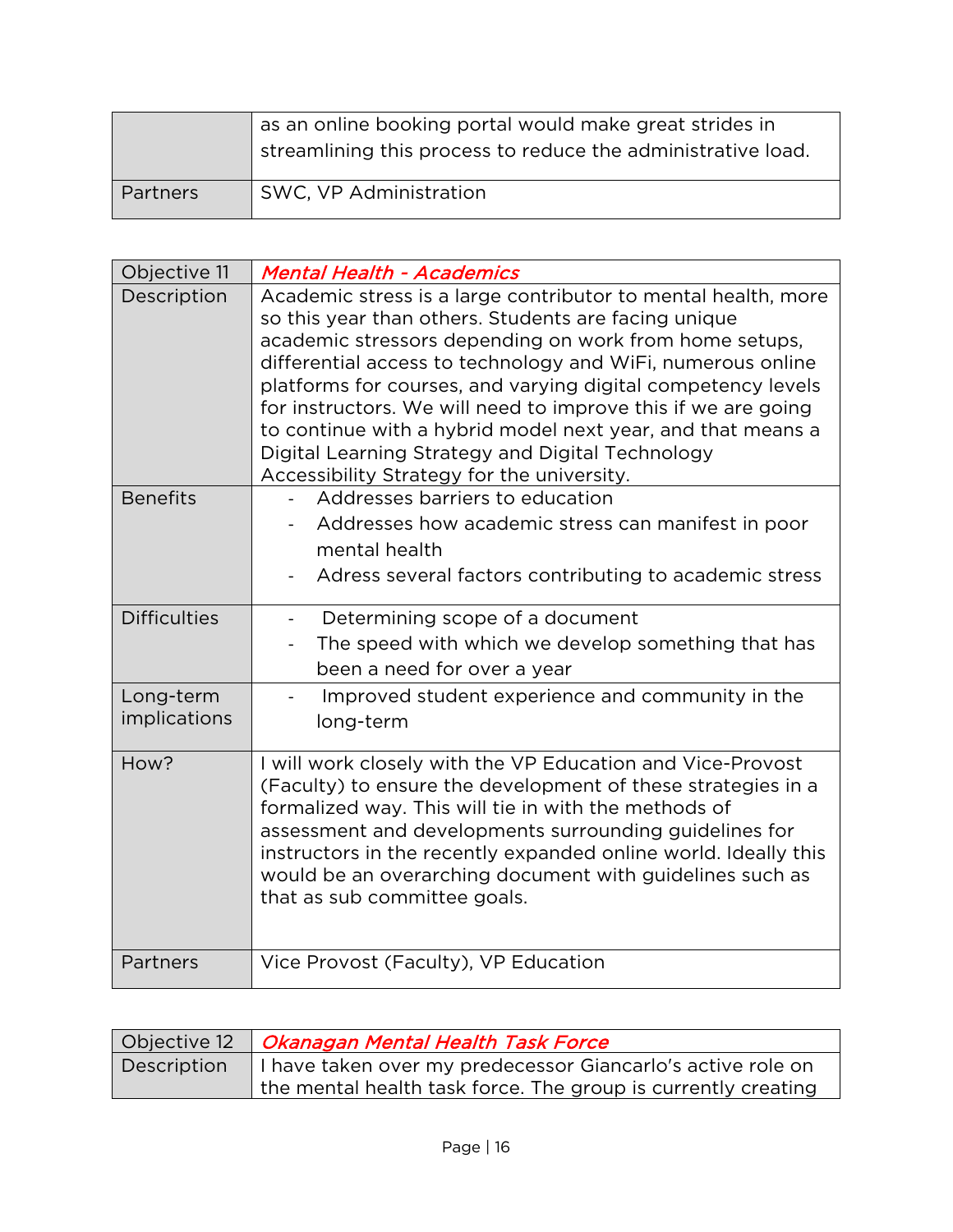|                                  | short term recommendations for the fall. Ideally, a number of<br>these short-term recommendations will be the building<br>blocks of longer-term projects. The current goals revolve<br>around a commitment to action and goals that target staff<br>and student supports in their return to campus. Official<br>recommendations will be coming in the weeks following this<br>report. |
|----------------------------------|---------------------------------------------------------------------------------------------------------------------------------------------------------------------------------------------------------------------------------------------------------------------------------------------------------------------------------------------------------------------------------------|
| <b>Benefits</b>                  | The development of actionable items for the provost<br>and departments to benefit student                                                                                                                                                                                                                                                                                             |
| <b>Difficulties</b>              | The timeline for the completion of this document has<br>shifted from early to mid-summer                                                                                                                                                                                                                                                                                              |
| Long-term<br><i>implications</i> | Clear commitment to improving mental health at our<br>institution<br>Creation of groups to monitor and develop different<br>system components when it comes to mental health                                                                                                                                                                                                          |
| How?                             | A clearly outlined document with suggestions for actionable<br>items, committees, future goals and commitments by the<br>university is mid development and will hopefully launch in<br>the coming weeks of this document. If each of these items<br>make the final draft then committees will be struck to<br>manage projects to ensure progress.                                     |
| Partners                         | <b>Mental Health Task Force</b>                                                                                                                                                                                                                                                                                                                                                       |

| Objective 13    | <b>Campus Safety</b>                                                                                                                                                                                                                                                                                                                                                                                                                                                                                     |
|-----------------|----------------------------------------------------------------------------------------------------------------------------------------------------------------------------------------------------------------------------------------------------------------------------------------------------------------------------------------------------------------------------------------------------------------------------------------------------------------------------------------------------------|
| Description     | Students have been advocating for a safer campus for years.<br>Students do not feel safe in and around campus, and it's time<br>for the university to act. The McMaster University President<br>has committed to reviewing the security needs of the<br>campus community, which will highlight gaps in the current<br>system. This is a great step but students have been and<br>continue to be at the front of advocacy for a safer campus.<br>That is why this year we will be making great efforts to |
|                 | ensure campus safety                                                                                                                                                                                                                                                                                                                                                                                                                                                                                     |
| <b>Benefits</b> | Students feeling safe is being highlighted as a priority                                                                                                                                                                                                                                                                                                                                                                                                                                                 |
|                 | Students will feel safe in their campus community                                                                                                                                                                                                                                                                                                                                                                                                                                                        |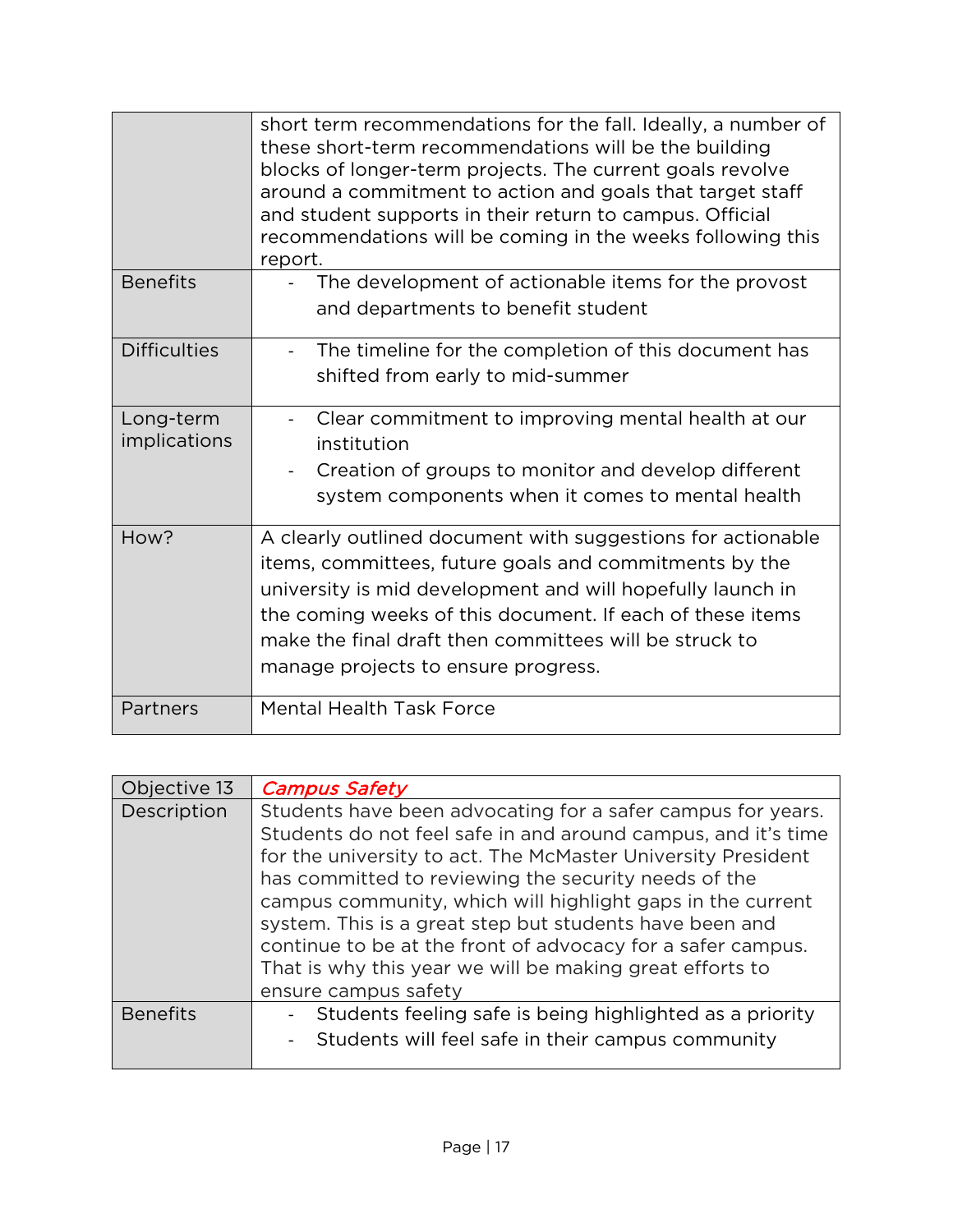| <b>Difficulties</b>              | Other campus's lack hard data the way we have<br>accrued it with the campus climate survey.                                                                                                                                                                                                                                                                                                                                                                                                                                |
|----------------------------------|----------------------------------------------------------------------------------------------------------------------------------------------------------------------------------------------------------------------------------------------------------------------------------------------------------------------------------------------------------------------------------------------------------------------------------------------------------------------------------------------------------------------------|
| Long-term<br><i>implications</i> | Opening a much larger dialogue about evolving safety<br>needs over the years and the requirement of campus<br>security to stay modern to match this                                                                                                                                                                                                                                                                                                                                                                        |
| How?                             | We will be using data from this year's Equity Inclusion<br>Office Campus Climate Survey and Census to improve<br>advocacy. In conjunction with this, we will focus on<br>research into other Canadian campus safety models,<br>aiming to gain better insight into both where our<br>campus lacks and what has worked on other campuses<br>around the country. I will continue amplifying the<br>safety concerns of students, and will work with our VP<br>Education to ensure our efforts are streamlined and<br>organized |
| Partners                         | VP Education, Equity and inclusion office                                                                                                                                                                                                                                                                                                                                                                                                                                                                                  |

## Community, Togetherness and Support

| Objective 14        | <b>Mental Health - Student Insight</b>                                                                                                                                                                                                                                                                                                                                                                            |
|---------------------|-------------------------------------------------------------------------------------------------------------------------------------------------------------------------------------------------------------------------------------------------------------------------------------------------------------------------------------------------------------------------------------------------------------------|
| Description         | Mental health isn't just about advocacy. Mental health has by<br>and large been negatively affected under the current<br>conditions we are all facing; the disconnect and lack of<br>community amongst students has taken its toll. With this in<br>mind, we wanted to focus on some more internal steps to<br>improve mental health. Specifically the hope would be to<br>have these be student driven solutions |
| <b>Benefits</b>     | More direct feedback garnered from students<br>More applicable solutions for students                                                                                                                                                                                                                                                                                                                             |
| <b>Difficulties</b> | Survey fatigue is always an issue<br>Data analysis will be time consuming                                                                                                                                                                                                                                                                                                                                         |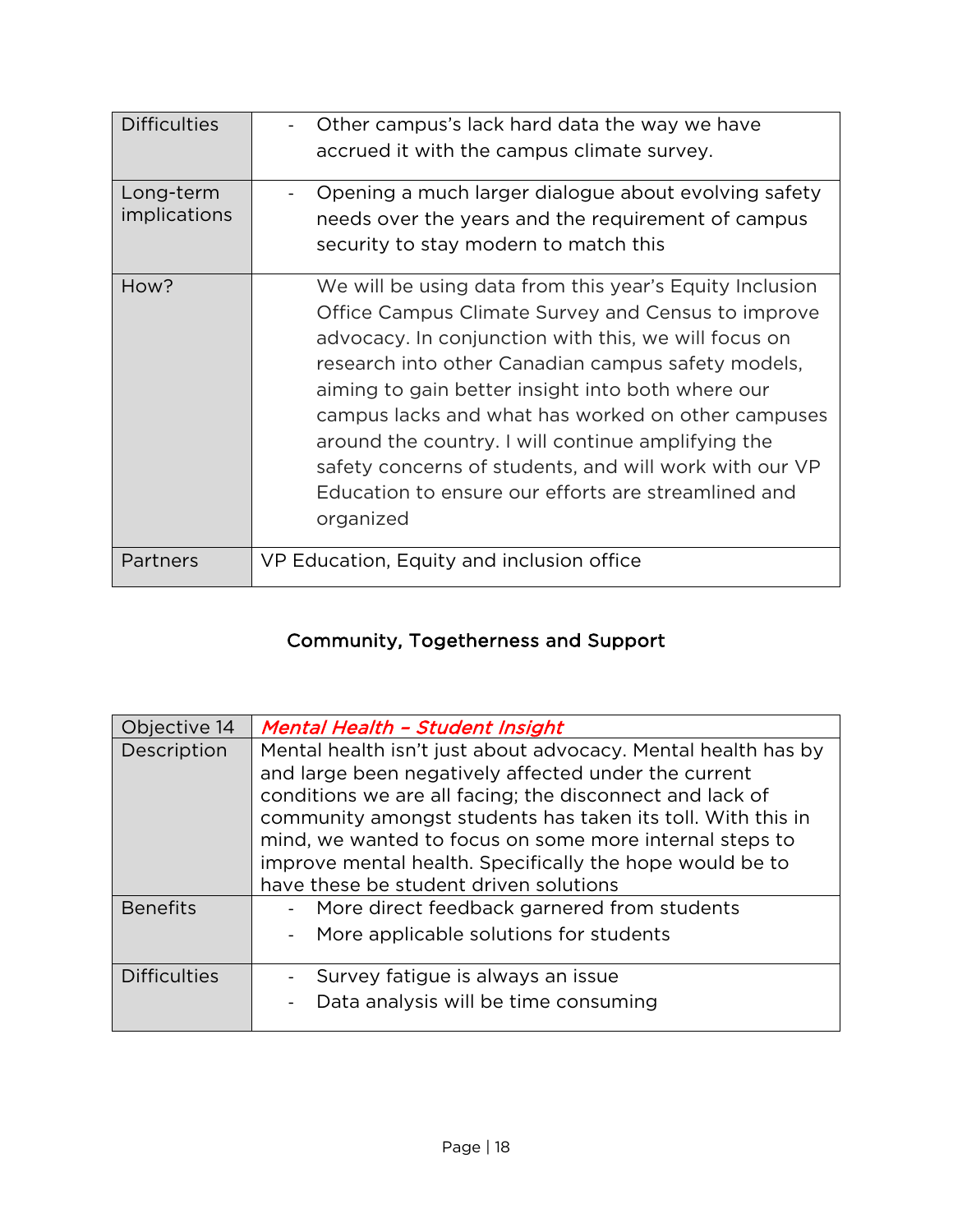| Long-term<br>implications | Future Boards will be able to take this information and<br>methods of information gathering to regularly do<br>'climate checks' on students mental health.                                                                                                                                                                                                                                                                                                                                                                                                                                                    |
|---------------------------|---------------------------------------------------------------------------------------------------------------------------------------------------------------------------------------------------------------------------------------------------------------------------------------------------------------------------------------------------------------------------------------------------------------------------------------------------------------------------------------------------------------------------------------------------------------------------------------------------------------|
| How?                      | We will focus on gathering more information as well as<br>analyzing current data from surveys done this year to better<br>develop specific mental health resources students would like<br>to see. One such suggestion through consultations with<br>students that has arisen multiple times was a desire for more<br>implementation of meditation and mindfulness. With more<br>input from students, we may focus on events/services based<br>around this. In addition to this the Board of Directors have<br>been exploring better options around our Student Assistance<br>Plan to better support students. |
| Partners                  | Communications, SWC, MHTF, Board Of Directors                                                                                                                                                                                                                                                                                                                                                                                                                                                                                                                                                                 |

| Objective 15              | <b>Mental Health - Events and Community</b>                                                                                                                                                                                                                                                               |
|---------------------------|-----------------------------------------------------------------------------------------------------------------------------------------------------------------------------------------------------------------------------------------------------------------------------------------------------------|
| Description               | Along with the previous goals around student insight, mental<br>health can heavily be affected by environment. That is why it<br>is my goal to do the best we can to reinvigorate a positive<br>campus experience with the return to campus this fall.                                                    |
| <b>Benefits</b>           | More 'fun campus environment<br>Raised engagement and increased socialization for<br>students<br>Non academic focuses to destress                                                                                                                                                                         |
| <b>Difficulties</b>       | Student engagement has been a difficulty with MSU<br>events in the past                                                                                                                                                                                                                                   |
| Long-term<br>implications | The MSU previously operated more within this vein.<br>The goal is to return to this more 'social and student<br>experience' based approach.                                                                                                                                                               |
| How?                      | We will be working with Campus Events to try and design<br>new and more regular events for the following year to help<br>foster community and positive interactions within the<br>McMaster community and (assuming our return) on campus.<br>As well efforts are being made with clubs to develop some in |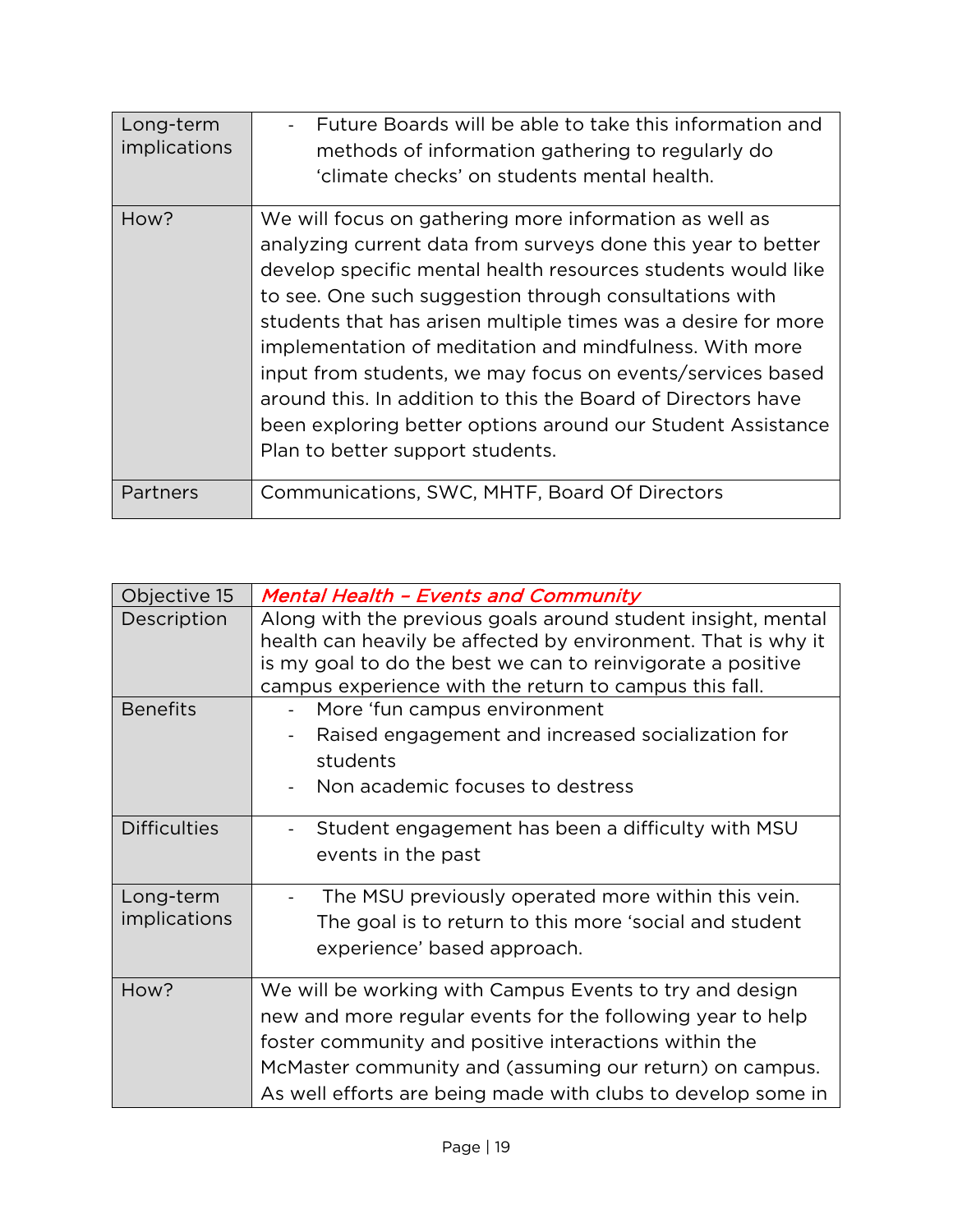|          | person components to welcome week. In addition to this<br>there is also discussion around more student facing events<br>run by services. |
|----------|------------------------------------------------------------------------------------------------------------------------------------------|
| Partners | Clubs, VP Administration, VP Finance, Campus Events,<br>services as desired,                                                             |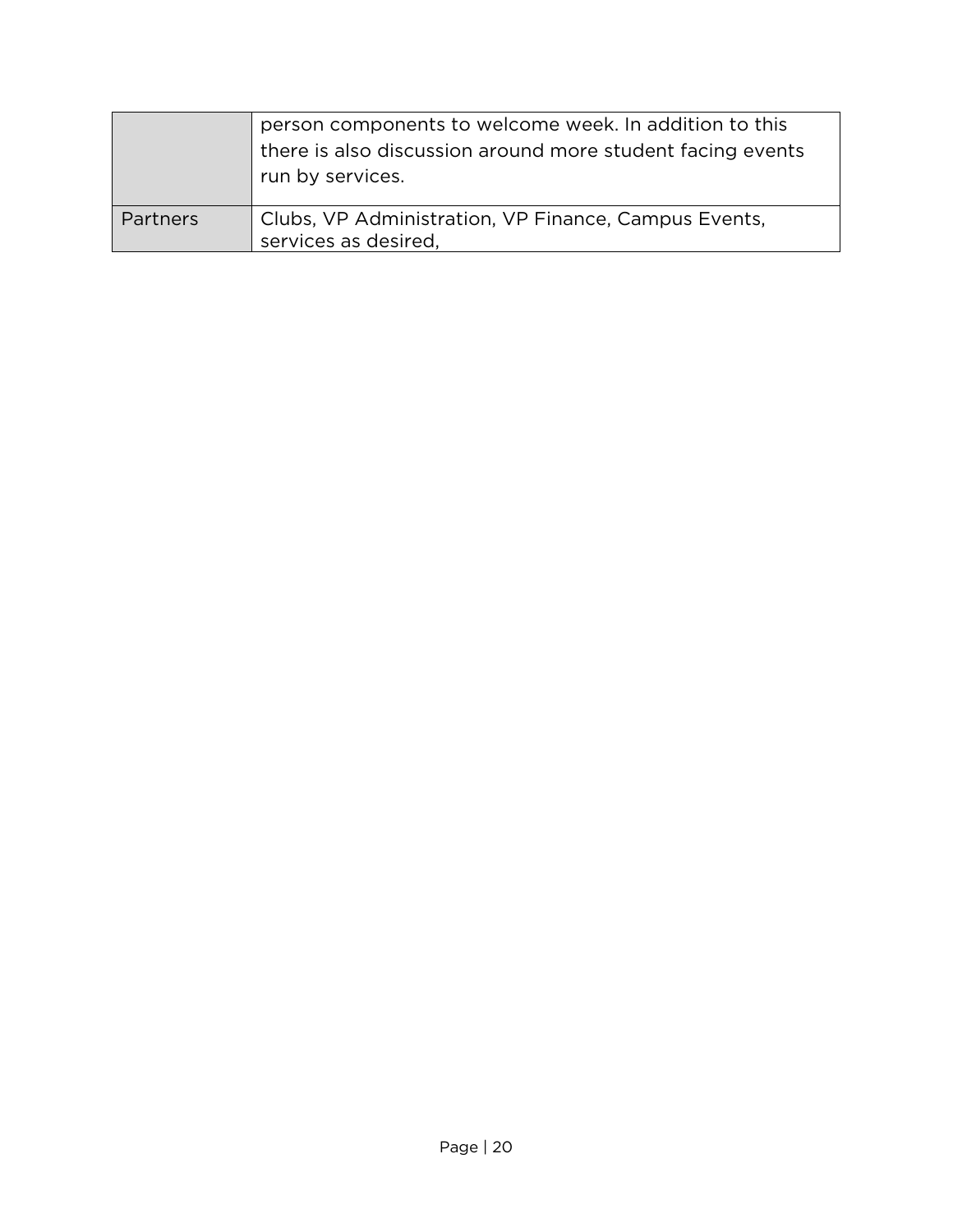| Objective 16              | Welcome Week and the class of 2024                                                                                                                                                                                                                                                                                                                                                                                                                                                                                                                                                                                                                                                   |
|---------------------------|--------------------------------------------------------------------------------------------------------------------------------------------------------------------------------------------------------------------------------------------------------------------------------------------------------------------------------------------------------------------------------------------------------------------------------------------------------------------------------------------------------------------------------------------------------------------------------------------------------------------------------------------------------------------------------------|
| Description               | Returning to campus will look different with half of the<br>student body likely never stepping foot on campus during<br>their time at McMaster. To combat this we will work closely<br>with both Spark and Maroons to develop possible welcome<br>week-esque events for the class of 2024.                                                                                                                                                                                                                                                                                                                                                                                           |
| <b>Benefits</b>           | All students have had similar introductions to campus<br>Students have an understanding of the space and<br>services offered to them<br>Welcoming events build a sense of community                                                                                                                                                                                                                                                                                                                                                                                                                                                                                                  |
| <b>Difficulties</b>       | Very short timeline to achieve this<br>$\overline{\phantom{0}}$                                                                                                                                                                                                                                                                                                                                                                                                                                                                                                                                                                                                                      |
| Long-term<br>implications | The long-term implications of this live with the current<br>$\overline{\phantom{0}}$<br>cohort and the hopeful perpetual sense of community<br>it instills on campus.                                                                                                                                                                                                                                                                                                                                                                                                                                                                                                                |
| How?                      | Spark recently has made improvements and now starts<br>earlier in the summer, making them an excellent candidate<br>for integration. In conjunction with this, a committee of<br>faculty societies and the MSU, with help from the AVP<br>University Affairs is being created to develop a campus<br>orientation based event to be run for students to better help<br>them gain insight into the layout of campus and services<br>available to them. The integration of Archway may be used<br>to better facilitate this. Consultations have and will continue<br>with FYC to see what struggles this cohort has faced and<br>how to better avoid these for next year's first years. |
| Partners                  | Spark, Maroons, VP Administration, Clubs, Faculty Societies,<br><b>AVP University Affairs, WWAC</b>                                                                                                                                                                                                                                                                                                                                                                                                                                                                                                                                                                                  |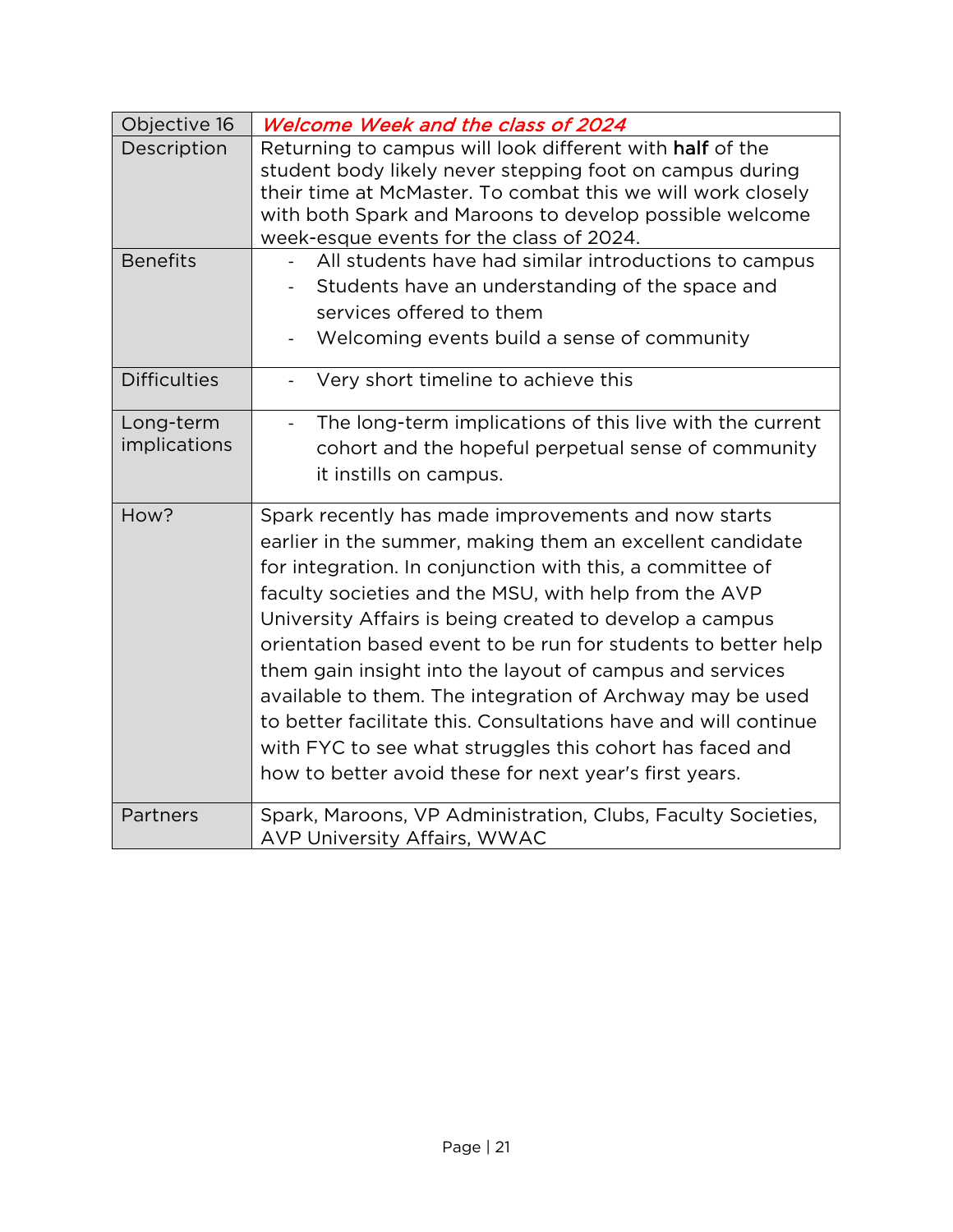| Objective 18                   | <b>Educational Support</b>                                                                                                                                                                                                                                                                                                                                                                                                                                                                                                                                                                                                                                                                                                                                                                   |
|--------------------------------|----------------------------------------------------------------------------------------------------------------------------------------------------------------------------------------------------------------------------------------------------------------------------------------------------------------------------------------------------------------------------------------------------------------------------------------------------------------------------------------------------------------------------------------------------------------------------------------------------------------------------------------------------------------------------------------------------------------------------------------------------------------------------------------------|
| Description<br><b>Benefits</b> | Another area in our return to campus that will need attention<br>is all those issues that center around education. These<br>include the current lack of in person professional relationship<br>building with professors and the lack of lab/tutorial/program<br>equivalent experiences amongst many programs. I have been<br>and will continue to advocate for the development of<br>systems to better connect students and their staff and for<br>experiential learning.<br>Better develop professional relationships between                                                                                                                                                                                                                                                               |
|                                | students and staff<br>Ensure students are prepared for the workforce in their<br>respective field                                                                                                                                                                                                                                                                                                                                                                                                                                                                                                                                                                                                                                                                                            |
| <b>Difficulties</b>            | Timelines are condensed to see change<br>$\blacksquare$<br>Gaps may vary wildly based on regional high school<br>experience for the class of 2025                                                                                                                                                                                                                                                                                                                                                                                                                                                                                                                                                                                                                                            |
| Long-term<br>implications      | Improved systems for connecting staff and student<br>$\qquad \qquad \blacksquare$<br>Recognition of the significance of experiential learning<br>in its absence                                                                                                                                                                                                                                                                                                                                                                                                                                                                                                                                                                                                                              |
| How?                           | In an aim to rectify this, we will be promoting and focusing<br>on improving staff student nights to better acquaint students<br>with professionals in their field of study. In terms of the lack<br>of in person experience, we will advocate to the university<br>for mock lab/tutorial/program equivalents to be run to aid in<br>this transition. As well, we will aim to create targeted<br>educational supports for the class of 2025 based on<br>consultations with Faculties to get a better idea of the gaps<br>in knowledge that come from the online high school<br>educational experience. One platform some existing<br>supports will be revamped through is Archway. Through<br>consultations we have found students would like to see<br>improved engagement on this platform |
| Partners                       | Vice-Provost Faculty, Dean of students, AVP University<br>Affairs, VP Education, Archway Coordinator                                                                                                                                                                                                                                                                                                                                                                                                                                                                                                                                                                                                                                                                                         |

Objective 19 | MSU Engagement - CAC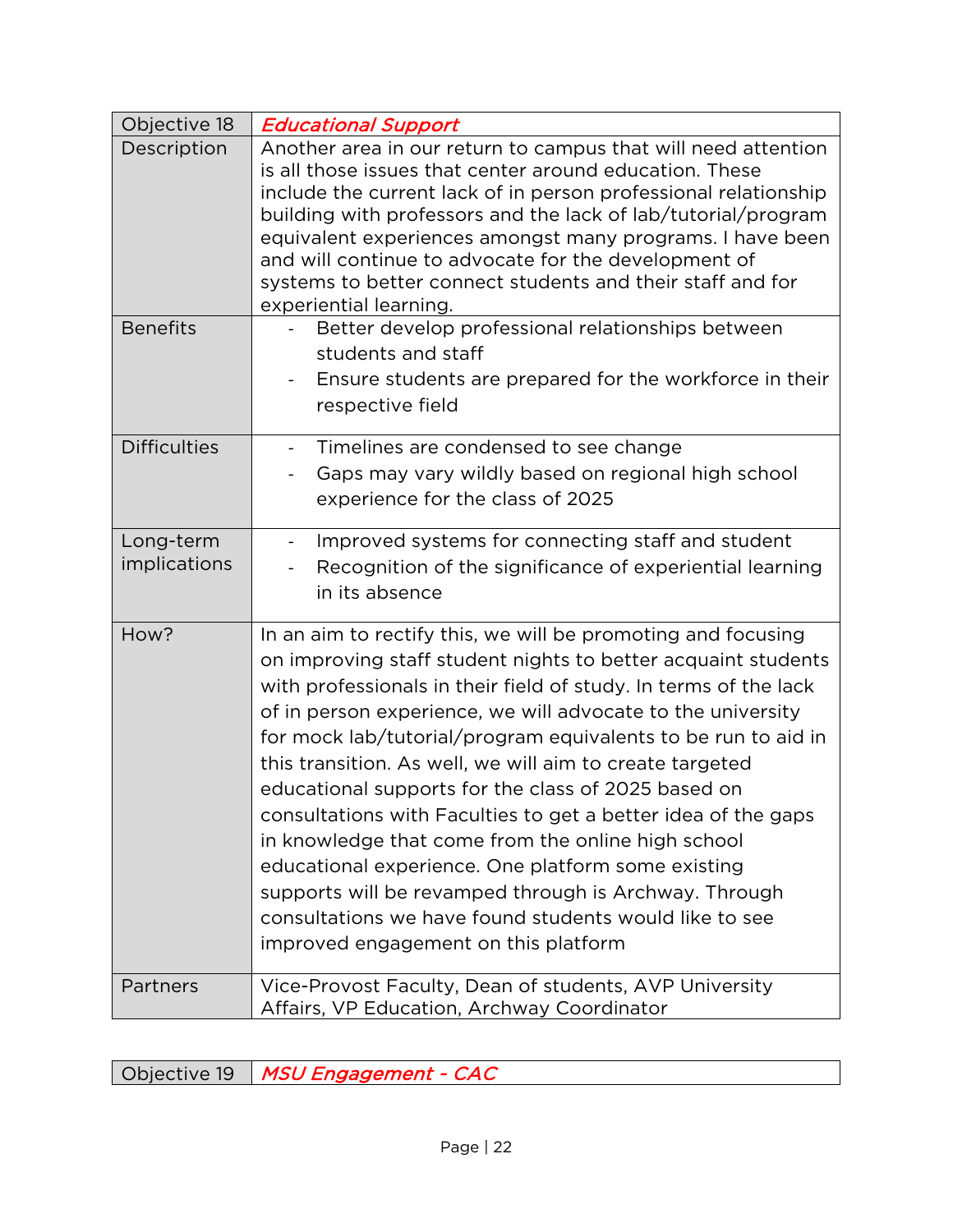| Description               | MSU engagement has lacked in recent years, and coming off<br>a pandemic some may say it is at an all time low. The main<br>ways with which the MSU interacts with students are services<br>and clubs, with the latter having less than stellar support<br>from an administrative/monitoring perspective. That is why<br>we need to better utilise Clubs Advisory Council to regularly<br>check in with clubs to help them follow policy and bylaws<br>and find ways to better support them. CAC should have a<br>very active role meeting regularly to achieve this. |
|---------------------------|----------------------------------------------------------------------------------------------------------------------------------------------------------------------------------------------------------------------------------------------------------------------------------------------------------------------------------------------------------------------------------------------------------------------------------------------------------------------------------------------------------------------------------------------------------------------|
| <b>Benefits</b>           | More communication of clubs<br>$\blacksquare$<br>Proactive work can be done with clubs acting outside<br>of policy.<br>Better support surrounding financials                                                                                                                                                                                                                                                                                                                                                                                                         |
| <b>Difficulties</b>       | Structural changes to CAC may be needed<br>$\blacksquare$<br>A lot of peoplepower to regularly meet and achieve<br>this                                                                                                                                                                                                                                                                                                                                                                                                                                              |
| Long-term<br>implications | Clubs will be able to better develop in future with<br>stronger support of the MSU                                                                                                                                                                                                                                                                                                                                                                                                                                                                                   |
| How?                      | I will be working with the new clubs advisory council to<br>ensure clubs students enjoy are not negatively affected by<br>the new bylaws, and focusing on how to better those bylaws<br>in the coming year. This will aim to strike a balance where<br>clubs are better supported with the internal funding system,<br>but ensuring clubs provide positive experiences for students<br>and the McMaster community                                                                                                                                                    |
| Partners                  | Clubs administrator, Clubs assistant                                                                                                                                                                                                                                                                                                                                                                                                                                                                                                                                 |

| Objective 20 | MSU Engagement - Online Engagement                          |
|--------------|-------------------------------------------------------------|
| Description  | The MSU has had success with online engagement in past on   |
|              | social media's but has not had a central hub aside from the |
|              | website. The website itself has recently been revamped but  |
|              | still is not a top search on search engines and is missing  |
|              | certain functionality from the old website. The idea moving |
|              | forward would be to create an AvenuetoLearn tab for the     |
|              | MSU that all students could access large ticket news from   |
|              | the MSU. This would not have all the information about the  |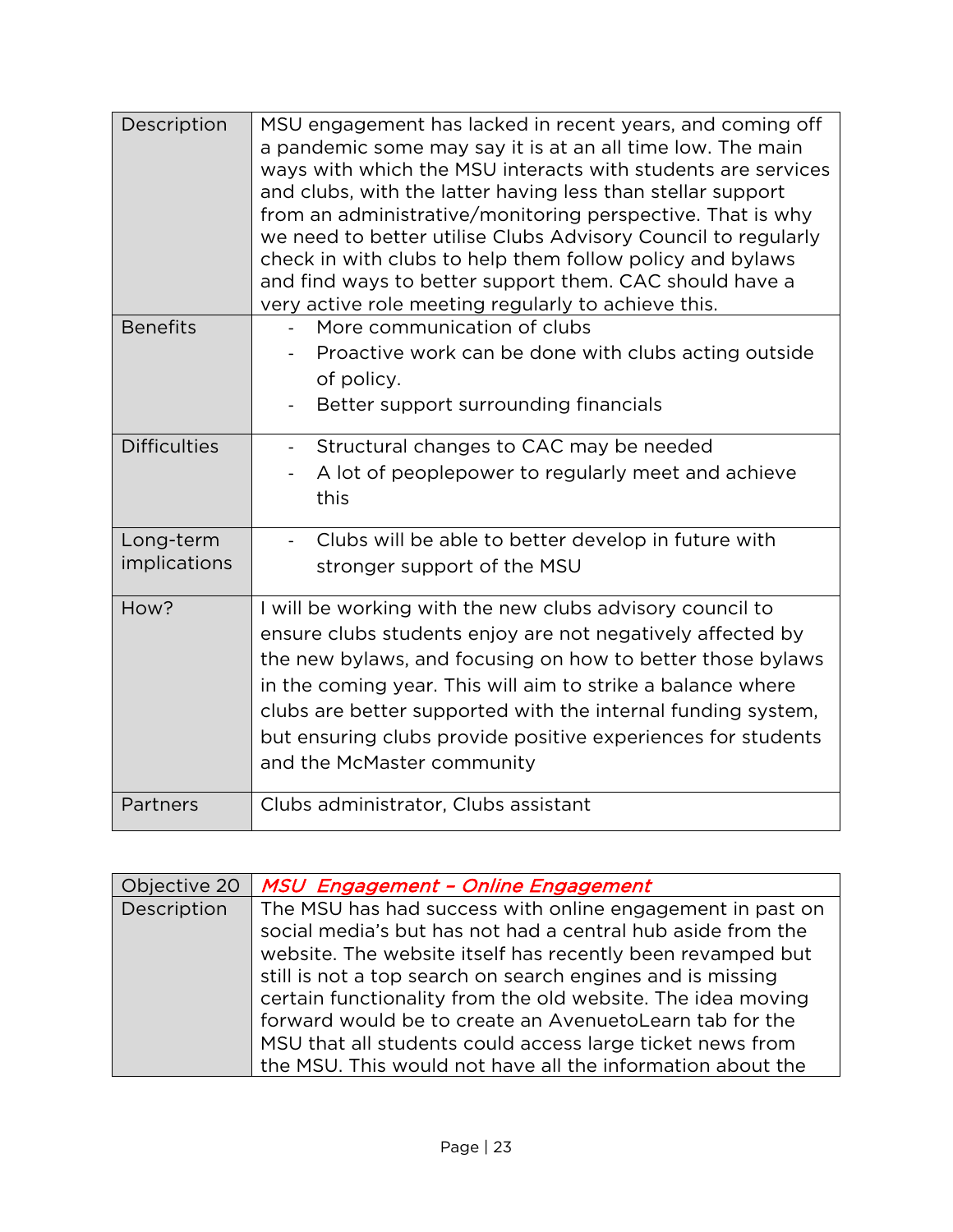|                                  | MSU available, but rather a high level overview of the types<br>of clubs, services, and our largest events.                                                                                                                                                                                                                                                                                                                                                                                                                                                                                                                                                                                                                                                                                                                      |
|----------------------------------|----------------------------------------------------------------------------------------------------------------------------------------------------------------------------------------------------------------------------------------------------------------------------------------------------------------------------------------------------------------------------------------------------------------------------------------------------------------------------------------------------------------------------------------------------------------------------------------------------------------------------------------------------------------------------------------------------------------------------------------------------------------------------------------------------------------------------------|
| <b>Benefits</b>                  | Significantly better connection with students<br>Raise engagement on large events, referendums, and<br><b>General Assembly</b>                                                                                                                                                                                                                                                                                                                                                                                                                                                                                                                                                                                                                                                                                                   |
| <b>Difficulties</b>              | Gaining access to an A2L tab                                                                                                                                                                                                                                                                                                                                                                                                                                                                                                                                                                                                                                                                                                                                                                                                     |
| Long-term<br><i>implications</i> | This would streamline the information sharing for the<br>MSU significantly<br>If it works, this could be carried over to any main<br>platform used by the university                                                                                                                                                                                                                                                                                                                                                                                                                                                                                                                                                                                                                                                             |
| How?                             | The integration of an MSU Tab on Avenue to Learn would aid<br>in the removal of the reliance on general and social media<br>platforms, in addition to word of mouth to inform students<br>on what was happening within their student government and<br>community. The focus would be on larger events and the pin<br>option would still remain for those that do not want these<br>updates. In addition information on different parts of the<br>MSU, links, and discussion forums could be run to better gain<br>student insight into issues, concerns and questions.<br>The MSU website has recently been revamped, but many<br>broken links still exist. These are an issue surrounding high<br>google traffic in the past, and targeted removal of specific<br>high traffic pages will be done to help alleviate this issue. |
| Partners                         | Network Administrator, MacPherson Institute,<br>Communications                                                                                                                                                                                                                                                                                                                                                                                                                                                                                                                                                                                                                                                                                                                                                                   |

| Objective 21    | <b>Internal Support</b>                                      |
|-----------------|--------------------------------------------------------------|
| Description     | Support amongst and for the Executive Board and the          |
|                 | Student Representative Assembly would go a long way to       |
|                 | eliminate inefficiencies in our student government. That is  |
|                 | why this year the board aims to regularly engage with the    |
|                 | SRA to keep them well informed and to aid them in their      |
|                 | roles. As well stronger communication with Faculty societies |
|                 | will reduce the duplicated effort on campus.                 |
| <b>Benefits</b> | Better implemented SRA year plans means better               |
|                 | student experiences whether they be service related,         |
|                 | advocacy related or other.                                   |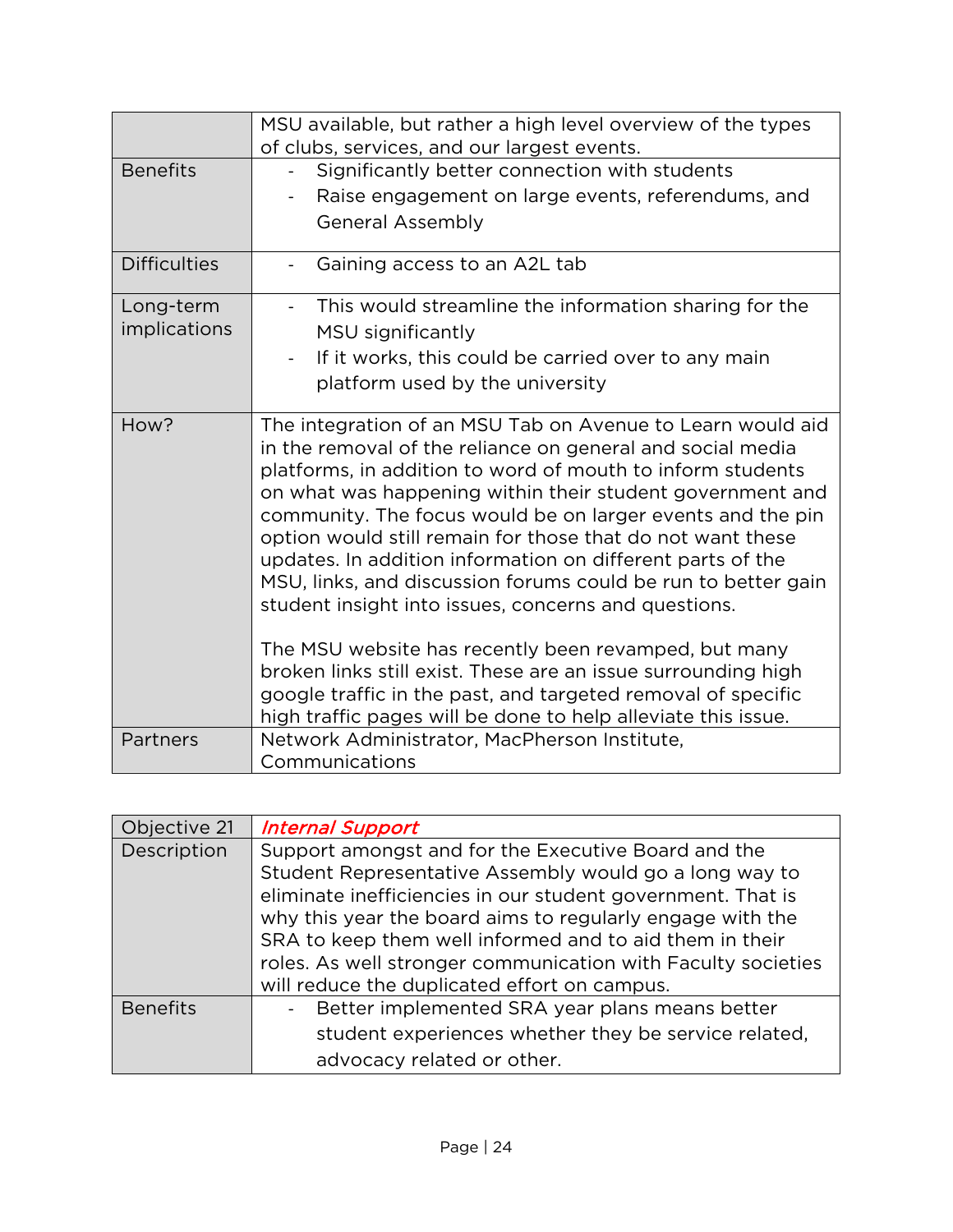|                           | Working with faculty societies eliminates redundancies<br>and resource waste                                                                                                                                                                                                                                                                                                                                                                                                                                                                                                                                                                                                                      |
|---------------------------|---------------------------------------------------------------------------------------------------------------------------------------------------------------------------------------------------------------------------------------------------------------------------------------------------------------------------------------------------------------------------------------------------------------------------------------------------------------------------------------------------------------------------------------------------------------------------------------------------------------------------------------------------------------------------------------------------|
| <b>Difficulties</b>       | SRA engagement and planning varies wildly individual<br>to individual                                                                                                                                                                                                                                                                                                                                                                                                                                                                                                                                                                                                                             |
| Long-term<br>implications | Better work between the Board of Directors and the<br>SRA this year will hopefully carry over and continue to<br>develop                                                                                                                                                                                                                                                                                                                                                                                                                                                                                                                                                                          |
| How?                      | The aim is to implement frequent rotating meetings between<br>EB members and different SRA faculties to increase<br>communication. The board has been trying to better support<br>SRA members in their year plans, creating a more consistent<br>line of communication and holding office hours. We have<br>aimed to help create more attainable year plans for SRA<br>members, as completion tends to be low. Specifically,<br>encouraging a less is more policy, with focus on more<br>succinct platform points. Another line of communication that<br>has been focused upon is between different Faculty Societies<br>and SRA to get a wider sense of scope on student issues and<br>projects. |
| Partners                  | SRA, Board of Directors                                                                                                                                                                                                                                                                                                                                                                                                                                                                                                                                                                                                                                                                           |

| Objective 22 | <b>Financial Viability</b>                                    |
|--------------|---------------------------------------------------------------|
| Description  | The MSU has incurred deficits for years, and it is important  |
|              | that we continue the work of this year's Board to ensure      |
|              | financial viability for the MSU. The organizational audit     |
|              | provides a clear indication that currently the MSU's expenses |
|              | far exceed our revenue generation, which is not sustainable.  |
|              | A main focus will be to push for more external revenue        |
|              | generation through our business units such as The             |
|              | Underground. We should also ensure we are not duplicating     |
|              | efforts with the University, or being redundant in our own    |
|              | efforts and offerings. The other main focus will be working   |
|              | closely with the VP Finance as well as department and         |
|              | service managers on continuing to improve our resource        |
|              | management and allocation. This will aid in ensuring we are   |
|              | continuing to effectively support all of our departments and  |
|              | services moving forward.                                      |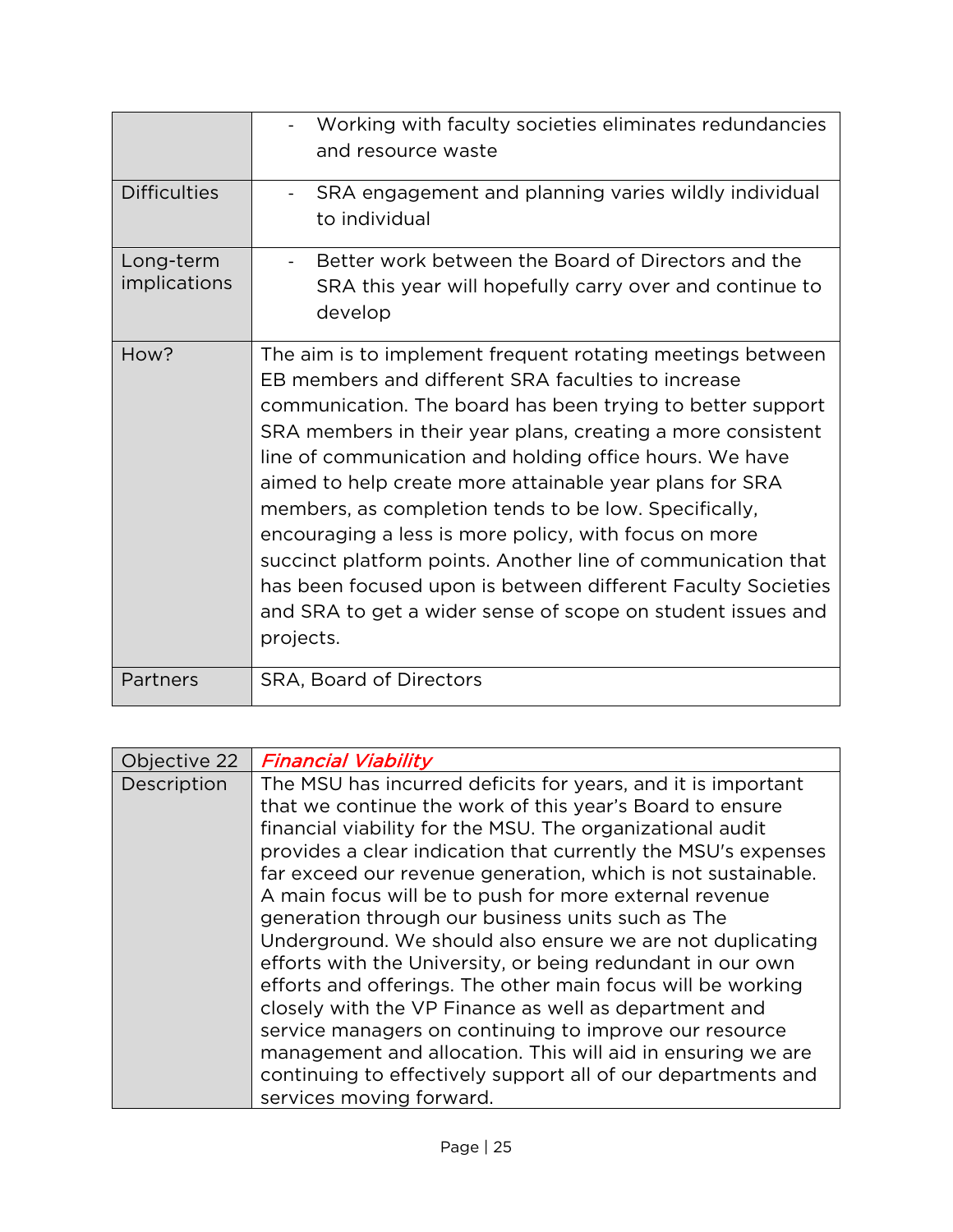| <b>Benefits</b>                  | Increased value of services<br>Maximizing profits while minimizing cost                                                                                                                                                                                                                                                                                                                                                                                                                                |
|----------------------------------|--------------------------------------------------------------------------------------------------------------------------------------------------------------------------------------------------------------------------------------------------------------------------------------------------------------------------------------------------------------------------------------------------------------------------------------------------------------------------------------------------------|
| <b>Difficulties</b>              | Coming out of a pandemic many services have yet to<br>restart or are functioning at partial capacity                                                                                                                                                                                                                                                                                                                                                                                                   |
| Long-term<br><i>implications</i> | The aim is to set us on a long-term upwards trend even<br>if it is not achieved within the year                                                                                                                                                                                                                                                                                                                                                                                                        |
| How?                             | There have been several recommendations made in the<br>external audit the Board of Directors has made great efforts<br>to follow and will continue to do so. The board has hired staff<br>internally to avoid paying high fees to external vendors for<br>services we could provide in house at a lower cost. As well<br>we have focused on more generalized infrastructure such as<br>improved HR support to better our services ability to deliver.<br>This in turn increases the value of services. |
| Partners                         | Board of Directors, General Manager                                                                                                                                                                                                                                                                                                                                                                                                                                                                    |

## Master Summary

(calendar and checklist)

| May  | Fill VP Education role<br>$\bullet$<br>Initial meetings with university stakeholders<br>$\bullet$<br>Develop understanding of projects carried over<br>Run for UCRU Chair<br>Set summer and fall standing meetings<br>$\bullet$<br>Reach out to staff to gain better knowledge of<br>$\bullet$<br>organizational roles |
|------|------------------------------------------------------------------------------------------------------------------------------------------------------------------------------------------------------------------------------------------------------------------------------------------------------------------------|
| June | Advocate for clearer communication with students<br>$\bullet$<br>regarding the fall<br>Strategize and year plans for new board<br>$\bullet$<br>Meet regularly with SRA at office hours<br>$\bullet$<br>Presidents council and future dates<br>$\bullet$                                                                |
| July | <b>Set Federal Priorities</b><br>Make decisions regarding the return to campus<br>$\bullet$<br>Hire a Director of HR<br>Hire Senior IT                                                                                                                                                                                 |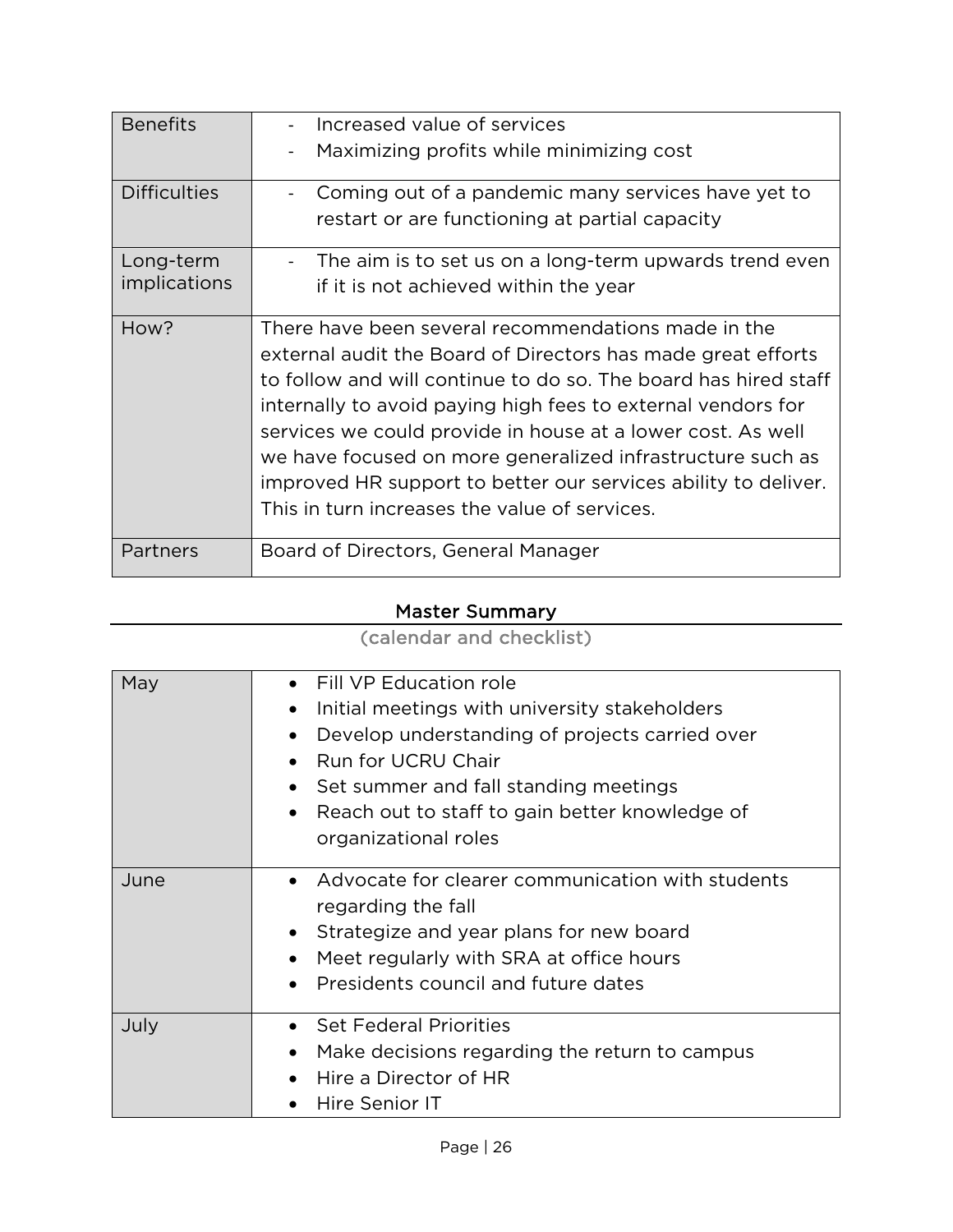|           | Hire underground graphic designer<br>$\bullet$<br>Planning for fall services<br>$\bullet$<br>Planning for class of 2024 supports<br>Media Ad-Hoc Committee to determine goals for The<br>Sil and CFMU<br>MHTF recommendations<br>MS office 365 transition for clubs<br>$\bullet$                                                                                                      |
|-----------|---------------------------------------------------------------------------------------------------------------------------------------------------------------------------------------------------------------------------------------------------------------------------------------------------------------------------------------------------------------------------------------|
| August    | • Meet with McPherson regarding A2L<br>Return to campus operations planning<br>$\bullet$<br>Housing survey completed<br>$\bullet$<br>Welcome week planning<br>$\bullet$<br>Get International student advisory council off the<br>$\bullet$<br>ground<br>Continue conversations related to campus Accessibility<br>Plan<br>Ombuds advisory council meeting<br>HSR discussions with GSA |
| September | <b>BDS Statement</b><br>$\bullet$<br>Possible get out the vote campaign<br>$\bullet$<br>Director of SVPRO hiring<br>$\bullet$<br>CAC goal development<br>$\bullet$<br>FYF planning and development<br>$\bullet$                                                                                                                                                                       |
| October   | Advocate for communication regarding the winter<br>$\bullet$<br>term<br>Possible UCRU Lobby week<br>Develop methods of assessment recommendation<br>$\bullet$<br>from student and staff panel                                                                                                                                                                                         |
| November  | Make decisions regarding the winter term and in-<br>$\bullet$<br>person services<br>Event planning for winter                                                                                                                                                                                                                                                                         |
| December  | Plan President's Council Meetings for second term<br>Hamilton Budget completed by city council                                                                                                                                                                                                                                                                                        |